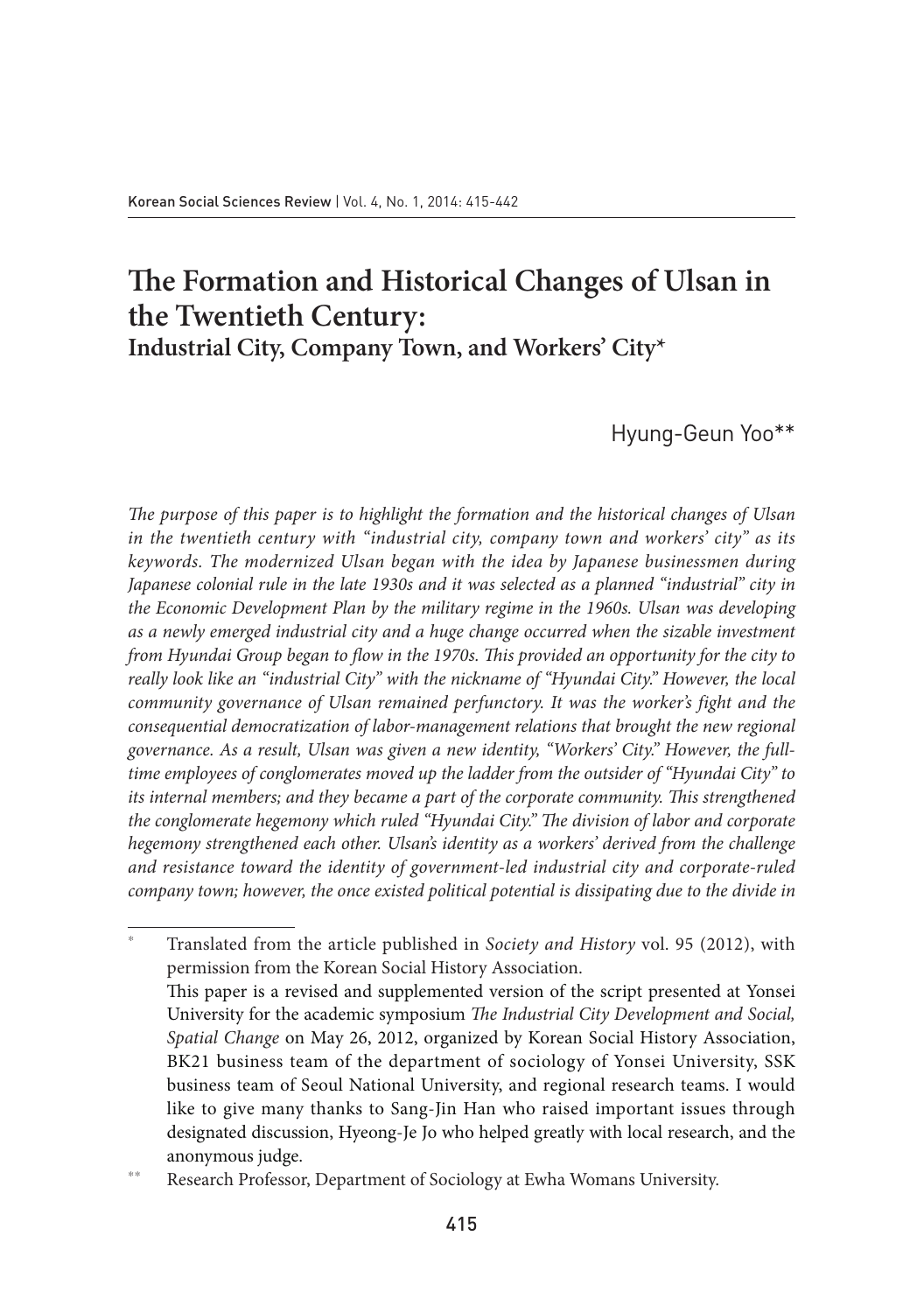*the labor force.*

*Keywords: Ulsan, Industrial city, Company town, workers' city, labor movement*

### 1. Introduction

This vear marks the  $50<sup>th</sup>$  anniversary that Ulsan was selected as a special industrial complex by the military regime of former President Park Jeonghee. As its nickname, "industrial capital", suggests, Ulsan is the symbol of South Korea's economic development and many celebratory events took place to celebrate the anniversary along with a myriad of regional publications of the past, present and future of Ulsan. Without an exception, the articles shine a light on President Park who selected Ulsan as the special industrial complex as a part of the 5-year Economic Development Plan as well as the late Chung Ju-yung, the founder of Hyundai group who chose Ulsan as its entrepreneurial home ground. In this discussion, Ulsan is portrayed as a result of collaboration between the government and conglomerates. However, whether it be an industrial city or company town represented by the name, Hyundai City, it shows that Ulsan was formulated by political and economic influence from outside the city. In that regard, Ulsan serves as a notable example of formulated space out of not the internal but external necessity in modern South Korea.

However, contrary to popular belief, the origin of such city formulation is not 1962 when President Park appointed the city to be the special industrial complex. The idea for modern Ulsan originated from a business plan by a certain Japanese capitalist with a government background in the late 1930s and the colonial power who supported and sponsored the plan (S.G. Han 2012). Details will be discussed in the main text. In summary, Ulsan was selected as a strategic location that connects the Pacific Ocean, Japan, Joseon Dynasty, Manchuria, and China economically and tactically especially when Japan was at its peak due to Sino-Japanese war and the Pacific war. In the 1960s, Ulsan has been fostered as an important industrial hub which connects the U.S., Japan and South Korea under the new U.S.-oriented global order. In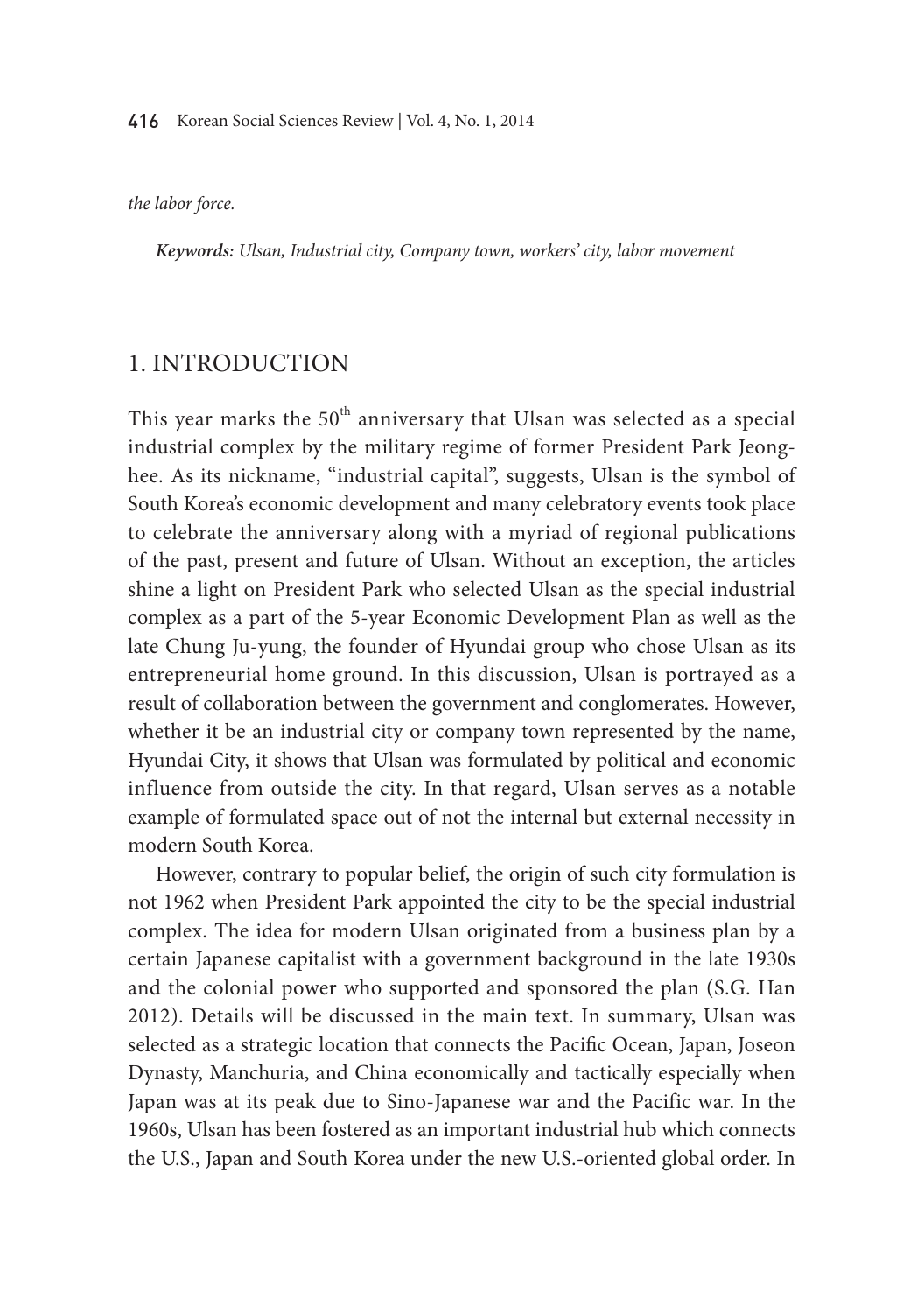this regard, it is not difficult to assess that the destiny of  $20<sup>th</sup>$  century Ulsan was controlled by the external power remote from the city.

For 50 years since the industrial identity of Ulsan was formed in the 1930s, this exertion of external power was not interfered by any (K.T. Park 2011). However, Ulsan embarked on changes as the democratic movement emerged in the late 1980s. The workers' movement which originated in Ulsan completely upended the existing city order of Ulsan which originated from the colonial power of the late 1930s as well as the capital investment by Hyundai Group in the 1970s.<sup>1</sup> The demands of the workers which began in 1987 were rather simple. What they wanted was that "we, too, want to live here with dignity." They no longer wanted to wander and wanted to settle down. They no longer wanted exclusion and wanted a share in the newly found wealth in the city. The challenge and the resistance from the grass root ultimately brought upon social changes in Ulsan, the company town. For the next 10 years, the cash that ruled the company town successfully regained its control by meeting the challenges. The workers began to be a part of the company in the order that were closest to the ruling corporate and those who are distant from the core capital began to be even further isolated. The new divide was born between those who were excluded and those who succeed to side with the corporate in this company town.

The aim of this article is to shine a light on the formation and changes of 20<sup>th</sup> century Ulsan as Industrial City, Company Town, and Workers' City from a historical point of view. Chapter 2 will discuss how Ulsan as an industrial city first emerged under the Japanese colonization at the end of 1930s, and how it evolved into Ulsan in the 1960s under the military authoritarian regime. Hyundai Group began to pour in cash into the city starting in the 1970s, and city became a company town, also known as, Hyundai City. If the name "company town" refers to where the regional economy is controlled

**<sup>1</sup>** "Workers' City" in this article refers to a city where industrial workers compose a majority of the population of which a majority is in unions, and where the labor movement holds a strong power. In Korea, Changwon is another worker's city. In other countries, the 20th century worker's city examples can be Manchester, Glasgow, Liverpool of the U.K., Eastern skirt of Paris, also known as the "red belt", Torino of Italy, Vienna of Austria, Dusseldorf of Germany, and Detroit of the U.S. (Cronin 1980; Nolan 1981; Oestreicher 1986; Hobsbawm 1987; Kirk 1991).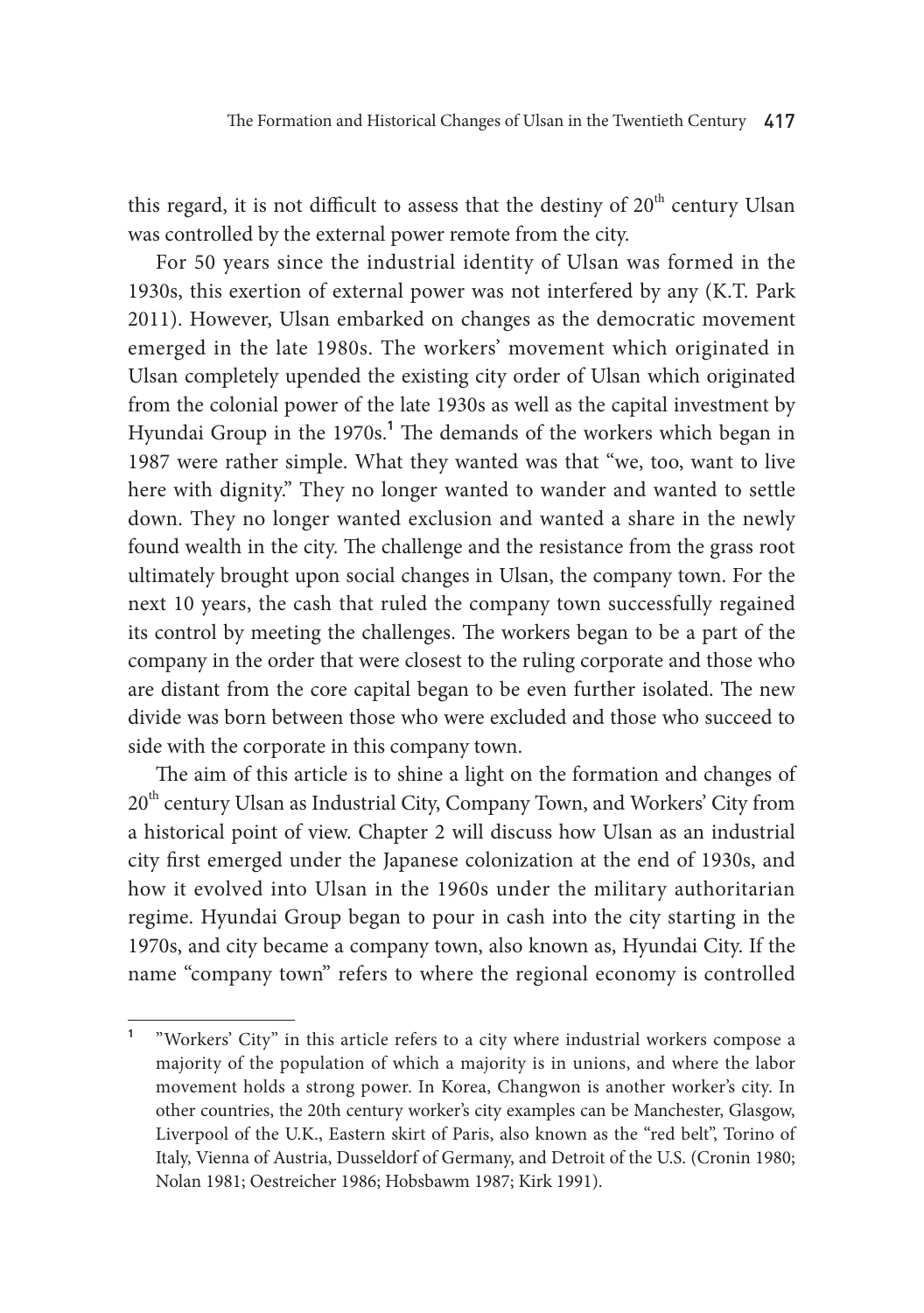by a small number of or a single conglomerate yielding certain political power in the community, then Ulsan as a company town began in the 1970s. In Chapter 4, the challenges from the workers and the changes in the nature of company town will be discussed. In post-1980s, democratic movement and the labor movement flourished which meant that the regional hegemony controlled controlled by a single conglomerate had to change. The restructuring of the regional hegemony will be reviewed with the example of "Hyundai City" as well as its impact on the attitude of workers in a company town.

## 2. The birth of Ulsan as an industrial city: Collaboration between developing nation and colonial nation

The vision of Ulsan as a modernized industrial city originates from a Japanese capitalist in the late 1930s. He saw Ulsan as a connection between inner land and a continent as well as a connection point for petroleum supply for the Japanese Empire. The idea of reemergence of Ulsan which appeared after the Sino-Japanese war was substantialized by the military regime of the former president, Park Jeong-hee, who appointed the area as a specialized industrial complex. Thus, it is safe to say that the birth of Ulsan as an industrial city is owed to the greed of Japanese colonialism which was materialized by the execution of the authoritarian government of a developing country. The plan to make Ulsan an industrial city was first established by Suketada Ikeda (池田佐忠, 1885~1952), a Japanese capitalist with a tie to the empire who was also called "the king of land reclamation." He first came to, then, Joseon, and after serving the military terms in 1916, he began land reclamation business in the mid-1920s. He expanded the business into port infrastructure construction, petroleum, and industrial city construction which turned him into a wealthy capitalist. He had relations with the Oriental Development Company as well as the military and the government. Using this ties, he began the reclamation work in the South Port and Jeokgi Bay in Busan, and shifted his focus to Ulsan in the late- 1930s (S.M. Bae 2012). In 1938, Ikeda filed for reclamation license to build a city in Ulsan, and filed a patent for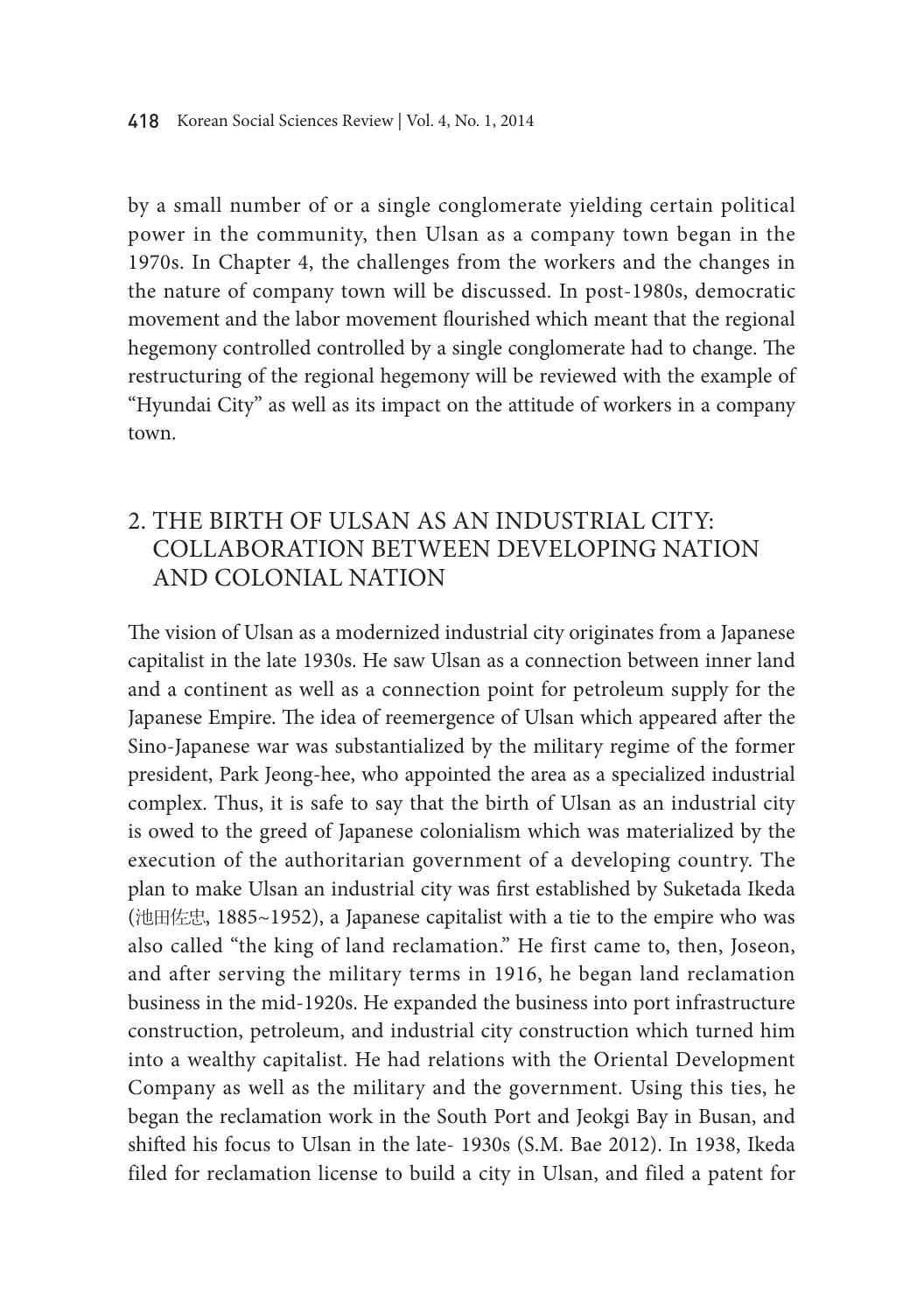Ulsan City Plan in 1940. The reclamation construction began in 1943. In details, he filed for reclamation license to the Japanese Government General of Korea in 1938 to fill up 3,570,264m2 in Daehyeon-myeon, Ulsan. In 1939, he established a plan for the "2<sup>nd</sup> Gwanbu Ferry" which connects Yuya Port of Yamaguchi Prefecture of Japan and Ulsan Port of Joseon. In 1940, he created a plan for "Ulsan Industrial City Plan" with a population of 500,000. The idea of Ulsan for Ikeda was a means to create the second transport route between Japan and the continent as well as an industrial complex for the military advanced base to conquer Asia. The following is an excerpt from Ikeda.

Ulsan is … very useful as both land and maritime route due to its location which is at the center of Japan, Manchuria and China. … By developing Ulsan, we will have a new city, a military base which enables a transport to the continent, and production base. This will strengthen our national power and I believe this is the calling that was sent to me from God. That is why I am doing my very best to make this happen. … From the national perspective, in order for Joseon to do its full duty as an advanced base for conquering greater Asia, a production base of 2.5 billion won is ideal. I believe Ulsan can be accountable for 1 billion and that is the core part of my plan. By creating 9,917,400m2 of coastal industrial zone with 00000 m2 of hinterland, we can create a new city in which 500,000 people can dwell….<sup>2</sup>

Ikeda included in the "Industrial City Plan" the condition analysis of the location such as transportation, geographical features, climate, industrial water supply, electric power, oil supply, industrial type, and labor, and the land utilization plan (refer to <Figure 1>) for Ulsan and Bangeojin-eup, Hasang and Daehyeon-myeon areas, "Yuwool Connected Network Base Plan" to replace the existing Gwanbu ferry route, as well as the railway construction plan to create a connection through Kyeongbu Line, Central Line and East Coast Line (S.G. Han 2012). The Ulsan that Ikeda planned right after Sino-Japanese war broke out clearly included Ikeda's intention to foster Ulsan

**<sup>2</sup>** Suketada Ikeda, 「蔚山都市計劃創設」, 「油蔚連絡基地蔚山港創設」 (28 April, 1943). Re-quoted from S.G. Han (2012, 38-55). This material was created and distributed by Ikeda to promote the cause of Ulsan development, and the original document is discovered by Professor S.G. Han of Ulsan University at an old bookstore in Ganda, Tokyo. The ownership of the document remains with Prof. S.G. Han.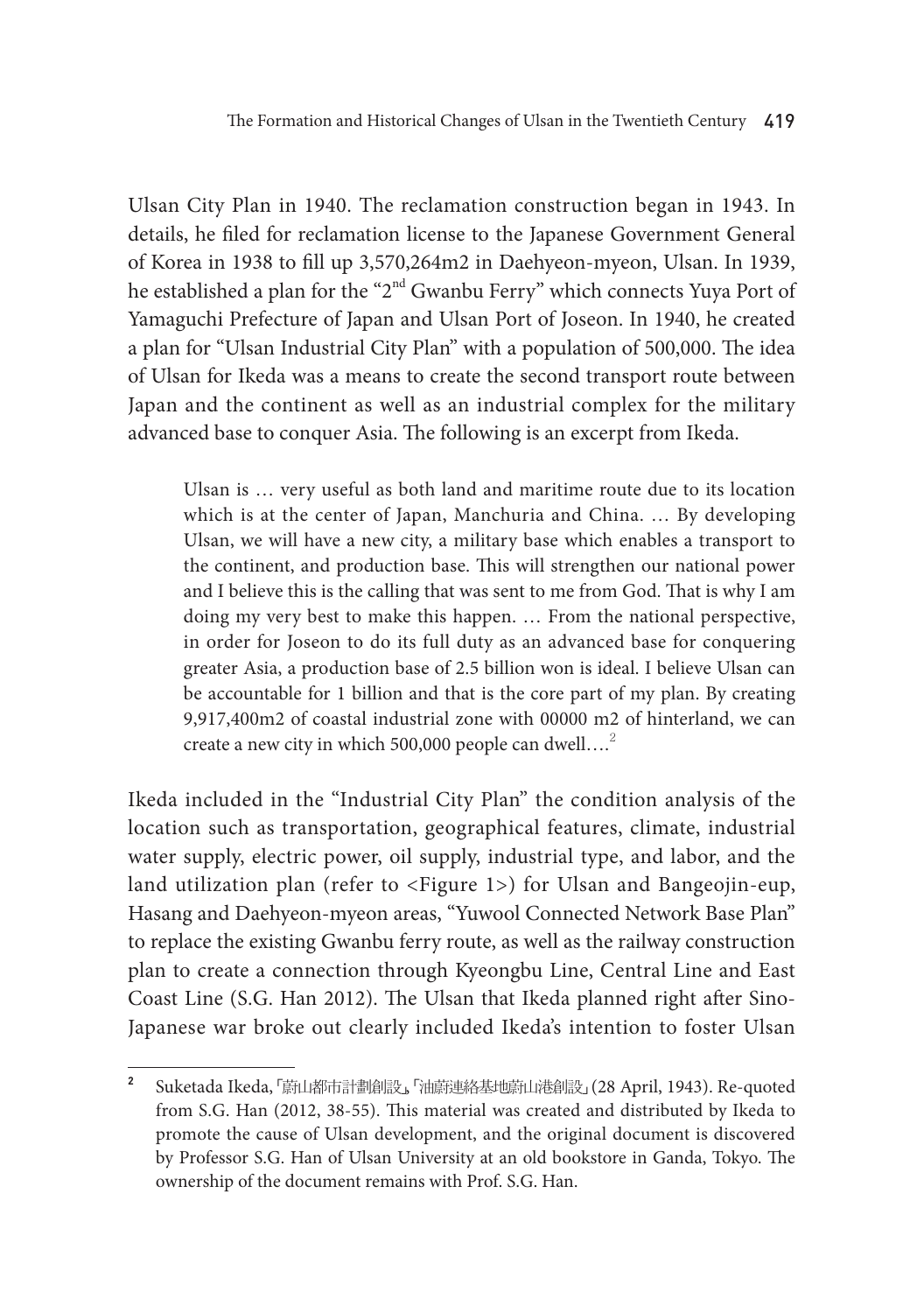

Source: Sketada Ikeda, *Ulsan City Plan Design* (28 April, 1943). Re-quoted from S.G. Han (2012, 48).

**Figure 1.** Ulsan city Industrial Plan

as a new industrial city based on oil refinery to fulfill tactical and strategic purposes, and such idea was being materialized under the consent of the colonial Japan.

The Ulsan industrial city plan did not remain as a plan, and part of the development such as plant site renovation, plant construction, and infrastructure alignment actually took place from 1943 to the liberation of Korea in 1945. The significance of this fact is that this is the historical origin of Ulsan industrialization which began in 1962. The development of Ulsan which took place with 20 years of gap shows the historical continuity as described below.

First, the land reclamation business to renovate the plant site began with the Joseon Harbor construction company which was founded by Ikeda and oriental Development company, and participated by Joseon oil company and Ulsan construction Limited company. To realize this, oriental Development company purchased 3603322m2 around Yeocheon, Gosa, and Maeam-dong area, and sold it to Joseon Harbor construction company and Joseon Oil Limited Company. This land became state-owned after liberation,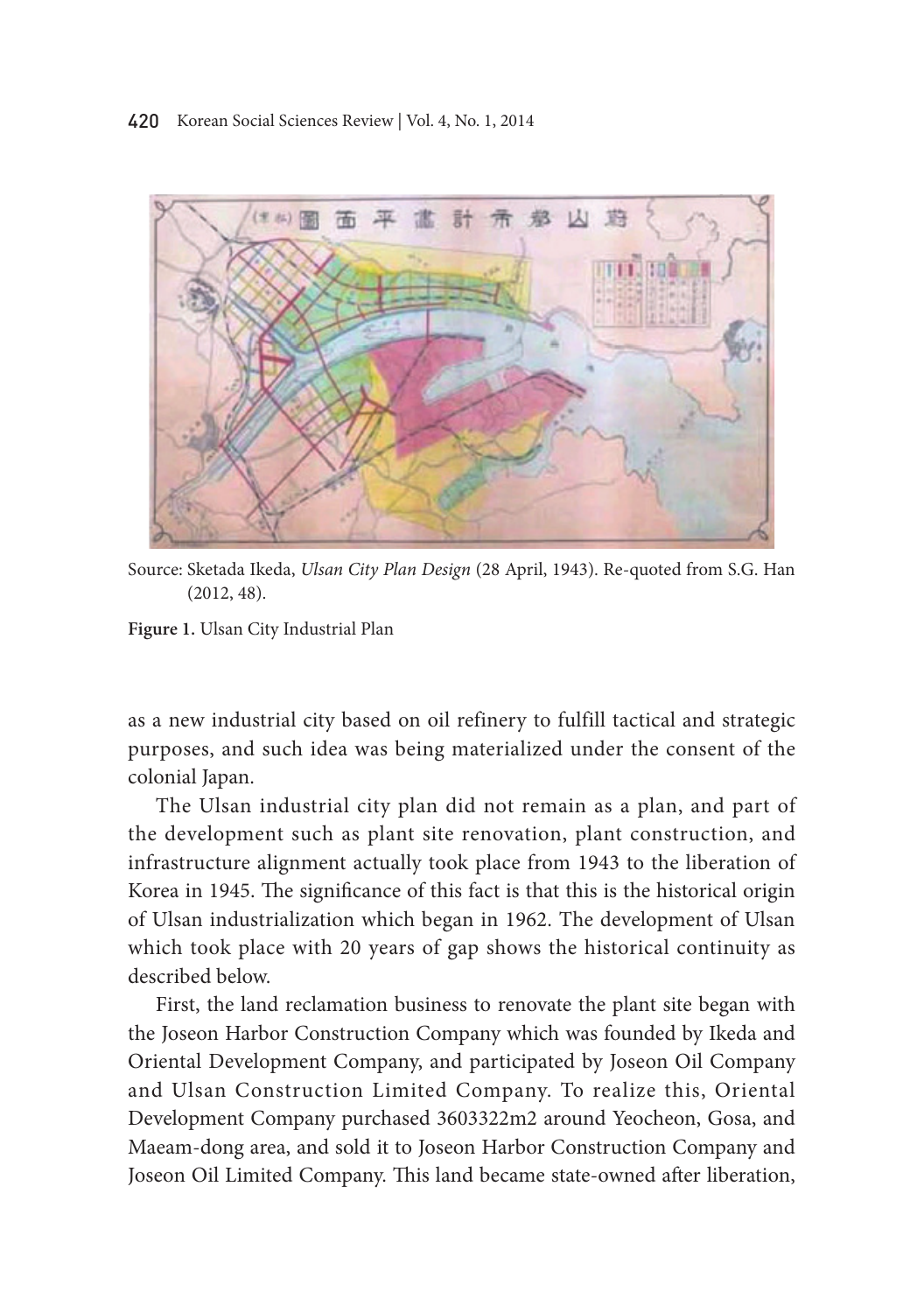however, it became private corporate-owned after Ulsan was designated as a special industrial complex in 1062. The existence of vast state-owned land was a significant factor for the military regime at that time to designate Ulsan as the special industrial complex in 1962 due to the lack of financial struggle.**<sup>3</sup>**

Second, a refinery plant of 495870  $m^2$  in size was built around Gosa-dong area in February 1944. This was to reduce the oil transport distance and as a part of Wonsan factory facilities removal plan after the Pacific War. Joseon Oil Limited Company moved some of the facilities of Wonsan refinery to this site (D.W. Kim 1989, 181; Ulsan Chamber of Commerce 1981, 145). However, as the war came to a close, the refinery construction work, which was around 70% finished, was halted. The completion was tempted a couple of times after the Korean government was established, but never realized due to the lack of financial resources. It was finally finished in 1963 after Joseon Oil Company became state-owned, the Korea Oil Corporation (S.S. Kim 2007, 56).

Third, other infrastructure organization for ports and railway took place in 1940. With the shifting construction of Joseon Oil Company, a wharf was additional built in Jangsaengpo harbor which is now, the 2<sup>nd</sup> pier of SK. As the industrial complex construction began, a boat-train railway was planned and partly built connecting Ulsan Station and the plant site (M.J. Lee 2008, 38-39). This railway connected Ulsan port-Ulsan station, Gosadong Refinery plant-Ulsan station, Jangsaengpo harbor-Ulsan station, which means that Ulsan station connected to Kyeongju Line and Jungbu (center) line. Since the 1930s, the Japanese empire began its aggressive imperialism after the Manchurian Incident and Sino-Japanese war, and this was the main cause of the changes in the colonized city and the city network in the entire empire (B.K. Kim 2009). During this process, Ulsan was selected by the colonial power for many reasons such as supplementing and replacing a cross-channel liner between Busan and Shimonoseki, dispersing the Wonsan refinery plant and supplementing refinery facilities, and fostering new industrial complex for the Greater East Asia War, and the city was, in fact, being built for a couple

**<sup>3</sup>** Petrochemical industry which led the early Ulsan industrialization began with the government selecting the site in 1967. The government ran site validity review for Ulsan, Incheon, Bi-in, Yeosu, and selected Ulsan due to the fact that an oil refinery was already in place in Ulsan and the city barely cost expropriation fee. (S.S. Kim 2007, 59).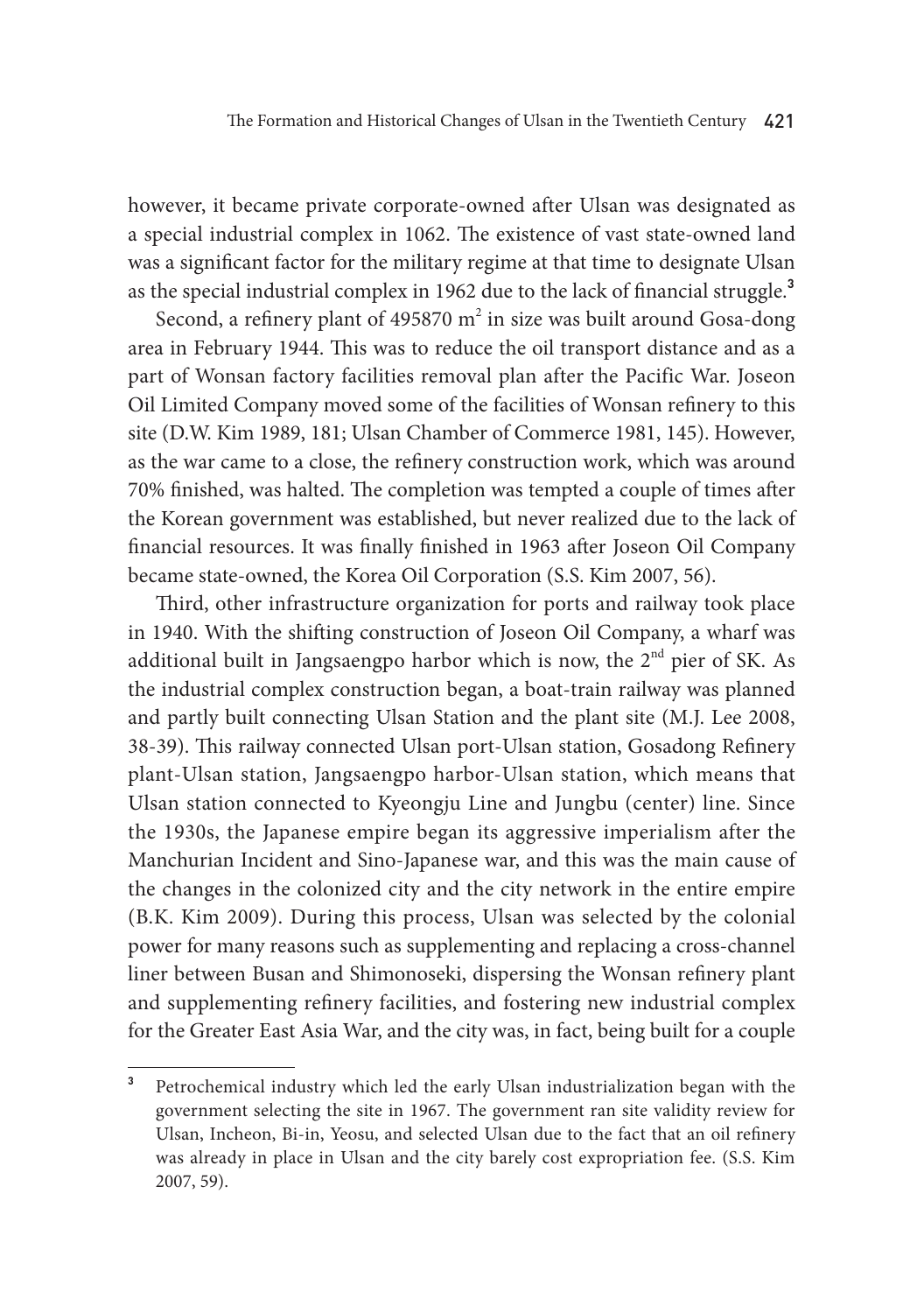of years before the liberation. The "incomplete Ulsan" receives attention again by Park Jeong-hee's military regime 20 years later.

On January 17, 1962, the military government selected and announced Ulsan as the special industrial complex through the Cabinet Order #403. Such action was made only after 2 weeks since the announcement of the  $1<sup>st</sup>$ 5-year Economic development plan on January 13 of the same year. It means that Ulsan was selected in 2 weeks after the location selection began to fulfill one of the basic objectives of the 5-year plan which was to supplement key industries and SOC. It is known that, behind Ulsan's selection, the meeting between Jeong-hee Park and the business leaders at the time in Busan played a significant role (Ulsan Chamber of Commerce 1981).**<sup>4</sup>**

Within a month of this meeting, the selection was made without any systematic analysis and review, and the reason can be found in the industrial complex plan made in 1940s which I discussed earlier.**<sup>5</sup>** The development of Ulsan happened very quickly. A week after the selection announcement, Park Jeong-hee attended the development commencement ceremony and praised Ulsan as the symbol of "modernization of Korea" and assessed

**<sup>4</sup>** After the 5.16 coup, the members of the Federation of the Korean Industries were pointed as the illicit fortune makers, and they asked government to construct plants using the illicit fortune and contribute back in stock. They officially asked Ulsan to be the plant site during this meeting. Byeong-cheol Lee who was the chairman of FKI at the time is said to have emphasized the advantages of Ulsan in terms of location conditions (Refer to articles in *Kyeongsang Ilbo*, 6 February, 2012). The article includes testimony by Young-gil Sohn, the close staff of Park Jeong-hee, who was present at the meeting .

<sup>&</sup>lt;sup>5</sup> The core connection between Ikeda's Ulsan development plan and Park Jeong-hee's selection is Kyeong-mo An (1917-2010) who served as the deputy Construction minister and Transportation minister during the 1960s. He served in the railway department in the Japanese Government-General of Korea, and became core member of transportation, engineering and construction department after the liberation, and became a core official in the National Construction agency, Construction ministry and Transportation ministry in the 1960s. He became the second head of the agency in October 1961, and worked as the team leader of industrial site selection team in early 1962. Also he was the special construction team leader during the Ulsan development (S.G. Han 2012, 27-28). According to Park Jeong-hee Biography, Ikeda discussed with Kyeong-mo An during the Japanese colonial period, and he led the oil supply base construction in Ulsan during the Korean war (G.J. Jo 2000, 64-66).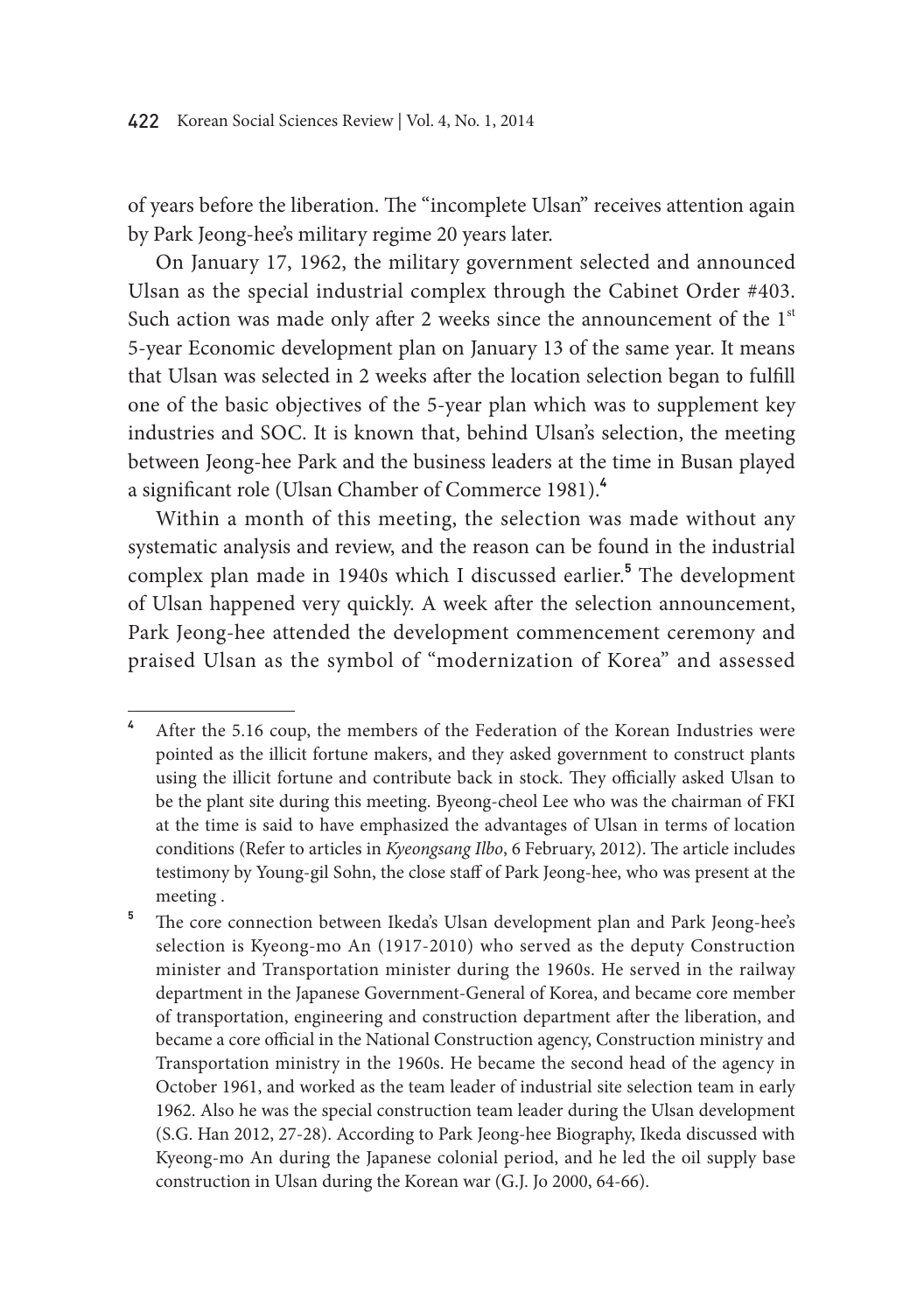Ulsan development as the determining success factor of the "revolutionary government (Ulsan Chamber of Commerce 1984, 151). The development plan at the time shows that 4 sectors, steel, petrochemical, fertilizer, thermal power generation, were planned and the city was planned to have 500,000 residents by 1986. (Ulsan Development Plan Center 1962). The government created a Ulsan Special Construction Agency to develop urban infrastructure and key industries. The central government created infrastructure through the special agency until it closed down in June, 1976. As discussed so far, Ulsan as the industrial city was first conceptualized under the colonization and realized by the authoritarian government. The industrialization of Ulsan was not the result of microscopic policy decision based on comparative advantage with its resources, but the result of macroscopic development plan by the government. In other words, it was a result of external force from Ikeda's plan to government power. Ulsan is the first example of growth pole strategy which was discussed in the developmental economics in the 1950s and 1960s. In essence, it is based on an imbalanced growth theory in which the resource deployment is maximized on the growth pole city, and the effect of economic development is distributed nation-wide afterwards (H.S. Lim 1984). Thus, the industrialization of Ulsan during each period excluded the will of its residents and local enterprises, and was a sole result of the economic development plan by the government-conglomerate alliance. In terms of scale, Ulsan development was at national scale both in terms of its birth and the development.

### 3. Hyundai City, modernized by Hyundai Group

Ulsan which was selected as a growth pole by the government at a national scale went through a significant changes in its local economy and space in the 1970s as Hyundai group began to make large investments. As Hyundai began to integrate its industries in Ulsan, it became a very unique corporate city with a nickname, "Hyundai City". Hyundai accumulated its capital at the late 1960s with construction industry, and it began to concentrate its capital investment in the Ulsan area in the 1970s, and based on the growth in this region, Hyundai joined the ranks of conglomerate by the late 1970s (M.Y. Heo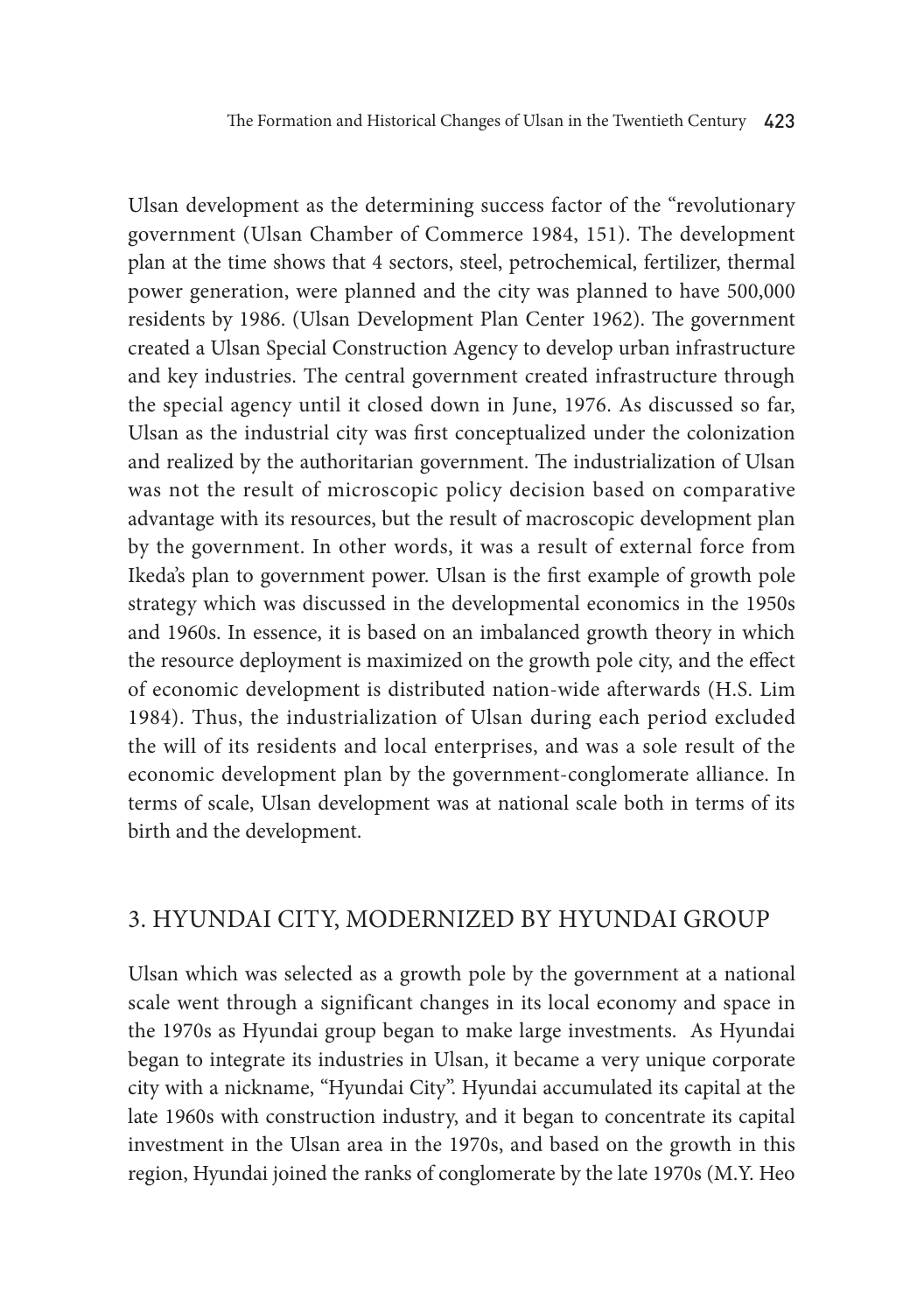#### 424 Korean Social Sciences Review | Vol. 4, No. 1, 2014

|                                      |                |                  |                  |                  | (unit: person)   |
|--------------------------------------|----------------|------------------|------------------|------------------|------------------|
|                                      | 1971           | 1975             | 1980             | 1985             | 1987             |
| Total Force (A)<br>Ulsan Force $(B)$ | 2,550<br>1,697 | 19,658<br>16,930 | 49,813<br>39,836 | 86,427<br>64,887 | 99,316<br>69,984 |
| B/A                                  | 0.67           | 0.86             | 0.80             | 0.75             | 0.71             |

**Table 1.** Concentration of Hyundai Group's Labor Forces in Ulsan Area

Source: M.Y. Heo 2003, 64.

2003; K.W. Kim 2002).**<sup>6</sup>** What Hyundai differed from other conglomerates in terms of capital investment, it was the regional concentration. Hyundai not only promoted business alliance and geographical concentration with the related businesses in Mipo complex in Ulsan, but enhanced the spatial concentration of the capital investment in order to secure financial advantage. Let us look into this in further details.

First, the share of Ulsan in Hyundai Group's investment portfolio was overwhelming. <Table 1> is a clear illustration. In the mid and late 1970s, about 80% of the entire labor force of Hyundai was concentrated in the Ulsan area. This stark number means that most of the subsidiaries, with an exception of construction, were concentrated in Ulsan.

What led this concentrated investment were Hyundai Heavy Industries and Hyundai Motors. As the investment in Ulsan began, the focused industries began to change in Ulsan. The focused industries in Ulsan, based on the number of people with the occupation, were petrochemistry and synthetic fiber, however, the number in shipbuilding and automobile soared in the 1970s. The composition of machine equipment, based on the number of people, shows 7.7% in 1962 and 20.9% in 1970; however, it increases to 46.4% in 1975 and 67.8% in 1980 (Ulsan Chamber of Commerce 1981, 95).

Second, besides the capital investment concentration, Hyundai focused on Ulsan geographically. Hyundai acquired or founded 12 companies in Ulsan by 1987. In Hyundai Heavy Industries alone, there were Hyundai Engine,

**<sup>6</sup>** In 1971, companies with 500 and more employees were only 2 in Hyundai group. The number increased to 11 in 1979 and 17 in 1986. By the end of the 1970s, Hyundai created about 40 subsidiaries, and created a "Corporate Planning Division" in January 1979 which made the company more official (M.Y. Heo 2003).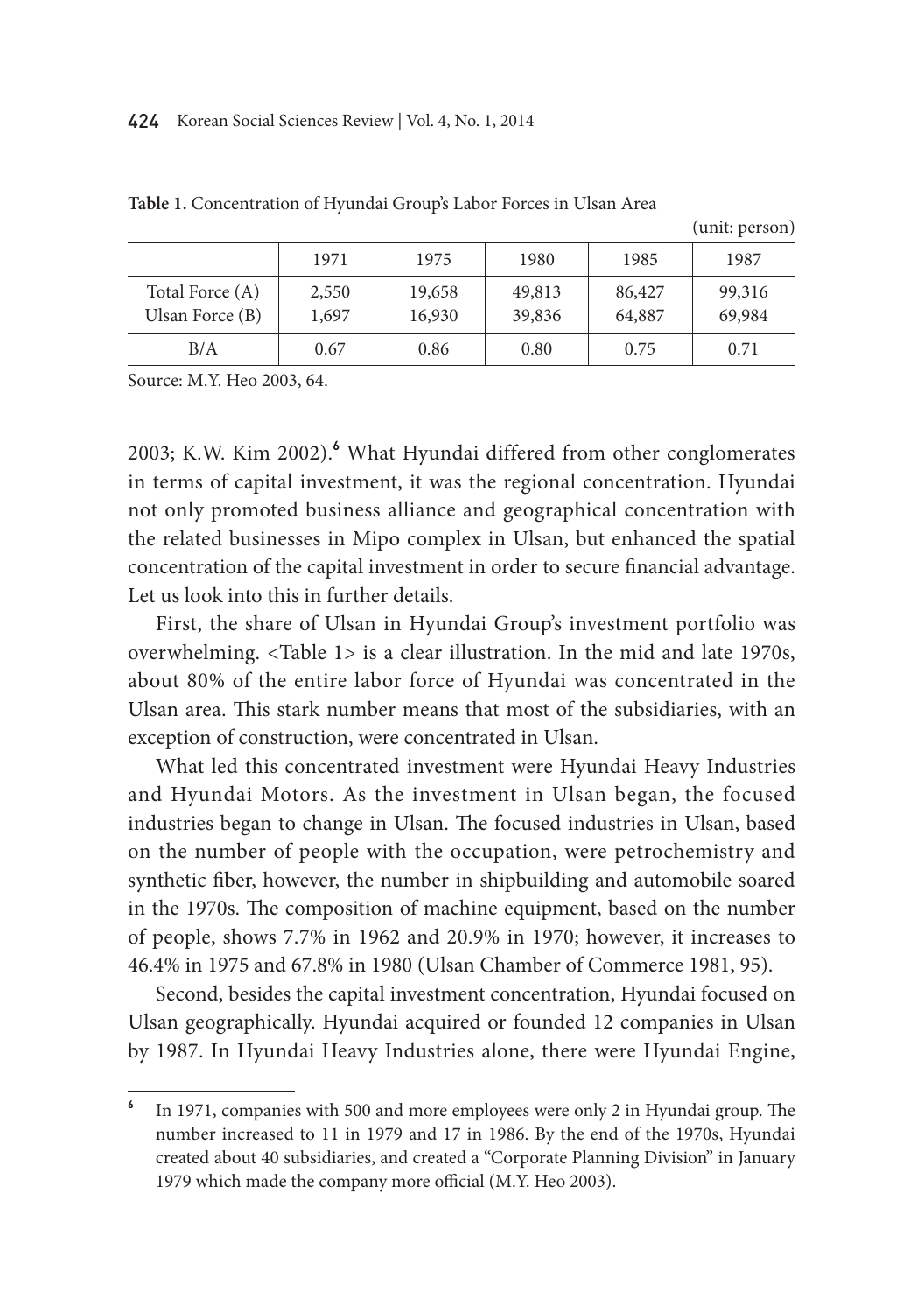Hyundai Heavy Electric Machine, Hyundai Lumber, and Korea Flange Co. Ltd.. Hyundai Motors, Hyundai Precision and Industries, Hyundai Steel Pipe, and Koryo Chemical were located side-by-side.

In 1987, about 70,000 Hyundai employees were working in the same space. Along with the geographical concentration of subsidiaries, the residences of the workers were also nearby. It is very unique that tens of thousands of workers of the same corporate group worked and lived in the same space. The unique spatial characteristics created from the plan and engineering of the capital investment became the engine for the Great Labor Movement of 1987.**<sup>7</sup>** The population concentration of Ulsan was the highest when the Hyundai investment was materialized. As the workers poured in, about 40% of Ulsan population was composed of people in their 20s and 30s by the end of 1970s, and the number of people in Yeompo region where Hyundai Motors was located, and Bangeojin area where Hyundai Heavy Industries was located, exceeded that of the old section of Ulsan (J.B. Kim 2006, 245). The spatial concentration of Hyundai Group quickly dissolved the traditional local community in Dong-gu and Buk-gu area where Ulsan Mipo Industrial Complex was built, and was replaced by that of conglomerate governance (D.G. Jin 1975). The nickname, "Hyundai City", or "Republic of Hyundai" was given at the end of 1970s symbolizing such changes.**<sup>8</sup>** At the end of 1992, the research shows the percentage of 23 Hyundai subsidiaries in the local economy of Ulsan. It took up 57.5% in terms of the number of workers, 52.2% in terms of manufacture volume, and 48.7% in terms of export volume (*Kyeongsang Ilbo*, 2 February, 1993) As of now, at the end of 1990s, the population of Ulsan is 682,978 and about 75,370 are Hyundai workers who "wear the sweat and oil drenched uniforms." If the family members are counted, about 300,000 are part of the Hyundai Family. If the contractors are included, then more than half of the Ulsan population is part of the Hyundai Family. In 1990, Ulsan-located 13 Hyundai subsidiaries posted 8.089 trillion

**<sup>7</sup>** Se-young Jeong of the Hyundai Group confessed that he was notified of effects that concentrated plants will have on labor-management relations. However, he didn't know the power of labor strike, so he only focused on the advantage of geographical concentration of plants (K.W. Kim 2002, 146).

<sup>&</sup>lt;sup>8</sup> The term, Hyundai City, was first used by a French journal "Le Express" in 1978 when it ran a series on Korea (Kirk 1995, 329).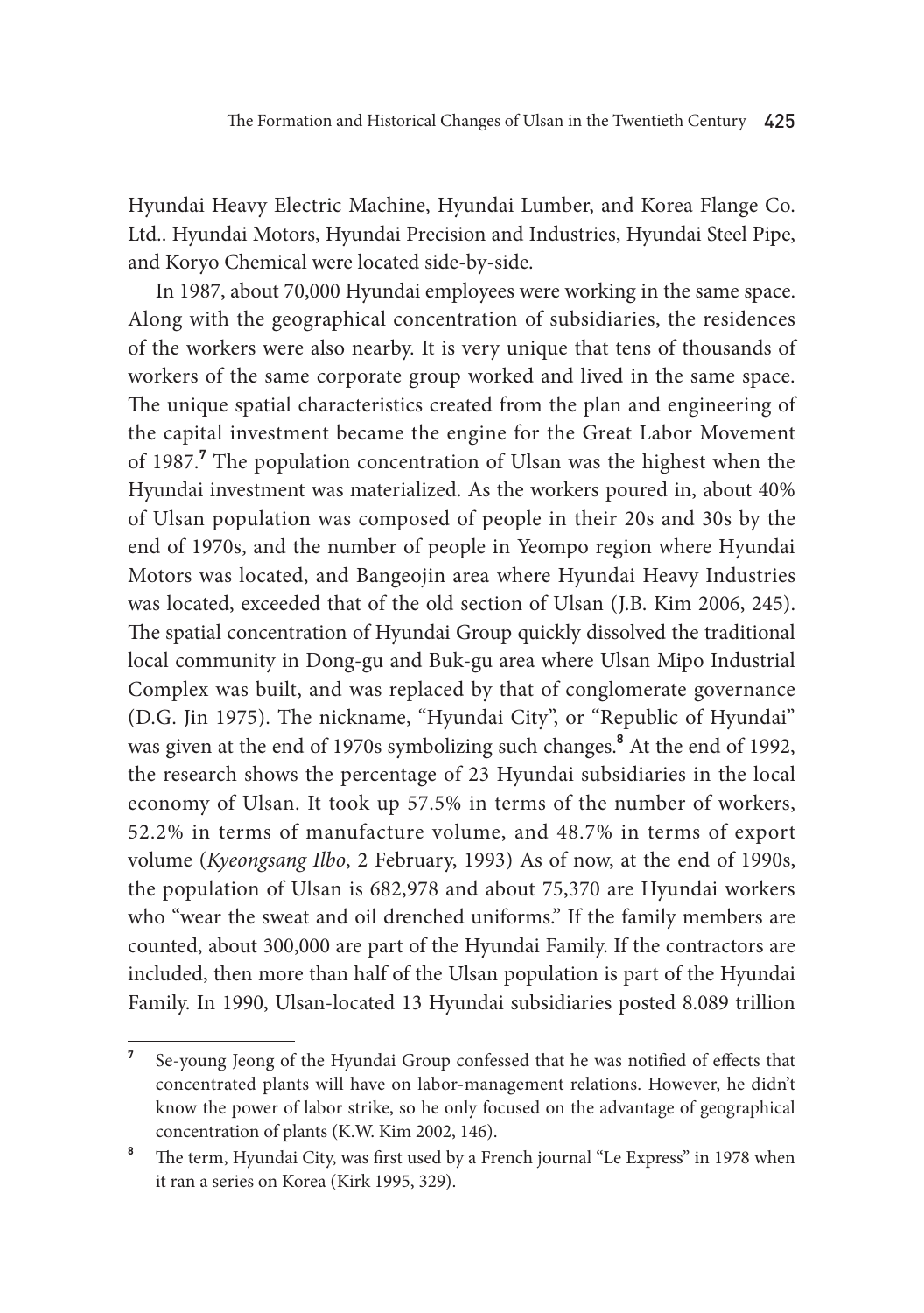|                | Total   | Jung-gu | Nam-gu  | Dong-gu  | Buk-gu | Uljoo-gun |
|----------------|---------|---------|---------|----------|--------|-----------|
| Electronics    | 434,485 | 44,602  | 160,941 | 69,261   | 80,734 | 78,947    |
| Manufacturing  | 148,375 | 2,198   | 25,025  | 38,858   | 47,854 | 34,440    |
| Petrochemistry | 17,741  | 38      | 11,929  | 568      | 215    | 4,991     |
| Primary metal  | 6,769   | 9       | 974     | $\Omega$ | 860    | 4,926     |
| Automobile     | 44,296  | 123     | 1,914   | 385      | 35,747 | 6,127     |
| Ship-building  | 38,766  |         | 1,282   | 35,322   | 300    | 1,855     |
|                |         |         |         |          |        |           |

**Table 2. Distribution of Workers by District (Gu/Gun) and Business Types in Ulsan City**

(unit: person)

Source: 2010 Ulsan Metropolitan Business Survey.

\*Petrochemistry business covers "cokes, briquets and petroleum refined products" (19) and "chemical materials and chemical products manufacturing" (20) from the Standard Industrial Classification categories.

won in manufacture volume. This makes up 65.9% of the entire industrial manufacture volume of Ulsan. These numbers show that Ulsan is a Hyundainized Hyundai City by Hyundai Group (Hyundai Heavy Industries Co. Ltd. 1992, 1388). As such, the concentration of investment by Hyundai changed the spatial structure of Ulsan. The city which was built in the 1970s remained the same to this day. Ulsan is divided into industrial section and metropolis section. The metropolis is again divided into the old section in the north of the Taehwa River and the new section in the south. The natives of Ulsan mostly lived in the old section near Jung-gu and the old section declined as the commercial and service industry boomed in the new section in the 1990s. On the other hand, the Hyundai City near Dong-gu and Buk-gu is far from both the old and the new section, and little exchanges occurred in between as well. Thus, the characteristics of Hyundai City were quite different. The industrial complex is divided into 4 sections and each section has its own business. The business-oriented division of industrial complex remains the same today. <Table 2> shows the business survey in Ulsan. The number of people in 4 largest industries in Ulsan (petrochemistry, primary metal, automobile, shipbuilding) has clear pattern. Nam-gu takes up 67.2% of petrochemical workers where as Ulju-gun makes up 72.8% of primary metal workers. Buk-gu makes up 80.7% of automobile workers and Dong-gu takes up 91.1% of shipbuilding laborers. The concentration pattern in automobile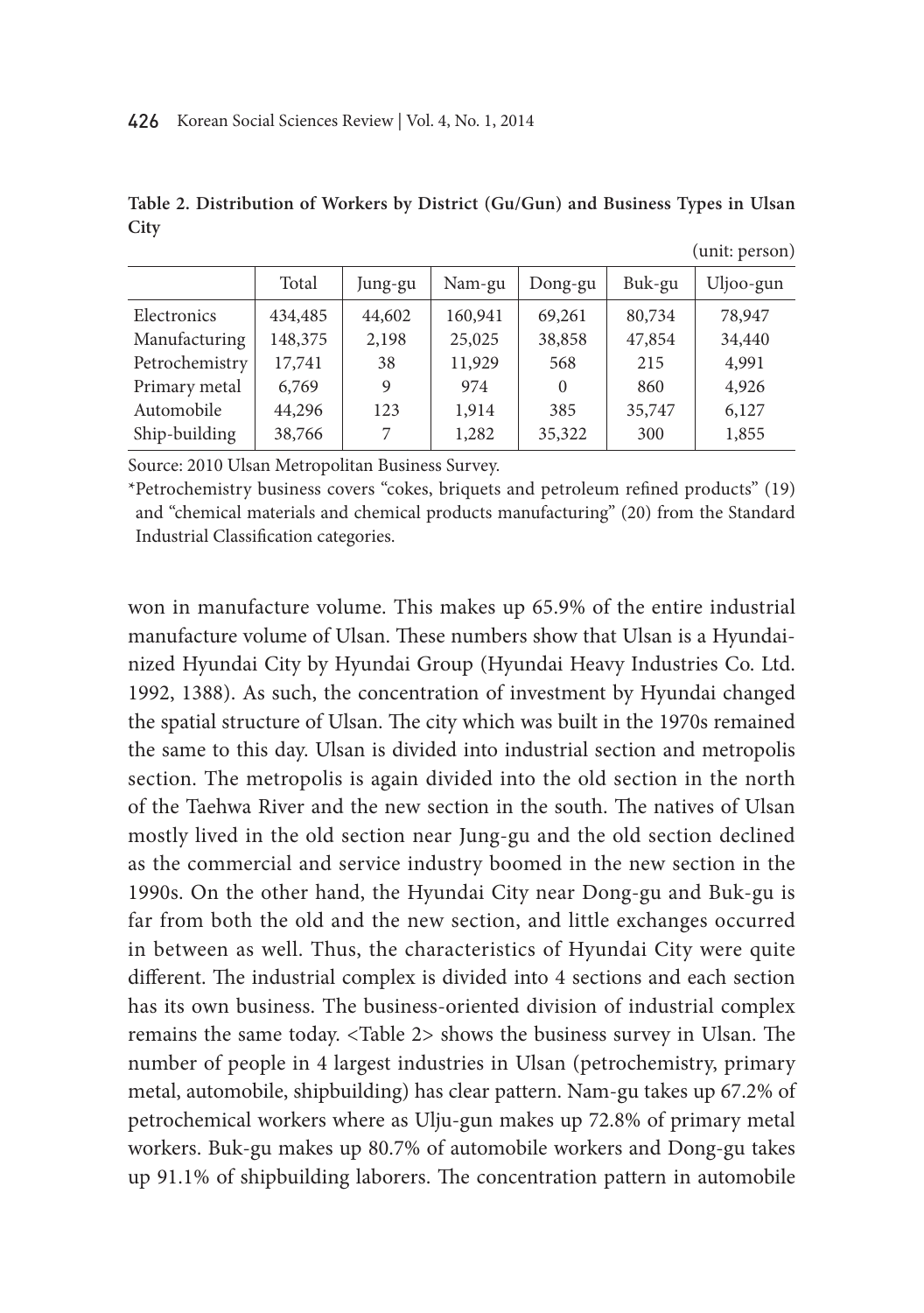and shipbuilding is very clear.

Dong-gu which is called "Hyundai City" makes up a very self-sufficient market in terms of labor market. The labor demand and supply is very closed off in Dong-gu. According to the analysis by An (2006), 75% of employees in Dong-gu companies come from Dong-gu, and 82% of employees residing in Dong-gu work for Dong-gu businesses, and this shows that the Dong-gu labor market is very closed-off. Furthermore, the labor market of Hyundai City has been governed by Hyundai Heavy Industries. Conclusively speaking, Hyundai City surrounding Dong-gu in Ulsan shows very clear features of a "company town" due to the singularity in business, geographical isolation, separation of living quarter, and the closed-off labor market since the 1970s.

However, the conglomerate corporate governance in Hyundai City remained only in perfunctorily before 1987. The industrial citizenship of the worker in the "production site" was not recognized, and the intervention and management by the conglomerate in areas of collective consumption and regional community which is "re-production area" remained only at basic level. Foreign researches on company town all point to the fact that in order for conglomerate which governs the local economy to control the regional labor market, it needs to create and recreate a mutually beneficial relationship between the capital and the labor, and the company and the local residents in both the production and re-production areas. What this means is a corporate welfare-ism based on the spirit of charity (J.W. Park 1999; M.K. Yeom 2002; Kalb 1997; Jonas 1996; Hareven 1982). Until 1987, conglomerates maintained despotic rule in the production site which was created at a national sale, and they did not see the necessity to form a mutually beneficial relationship at a local level. Most manufacturing workers and local residents were excluded from the reciprocality. Before 1987, many workers of Hyundai in Ulsan form a flexible group. They came to Ulsan for livelihood, but the possibility of settling down was slim. Manufacturing workers were excluded from the protection of the internal labor market which means lay-off was frequent and they suffered from long hours and industrial accidents.**<sup>9</sup>** Not only that, they

**<sup>9</sup>** The amount of industrial injuries between 1970 and 1980 in Hyundai Heavy Industries was severe. According to Hyundai statistics, the industrial injury related death from 1974 to 1987 was 206 (annual average at 14.7), the number of injured was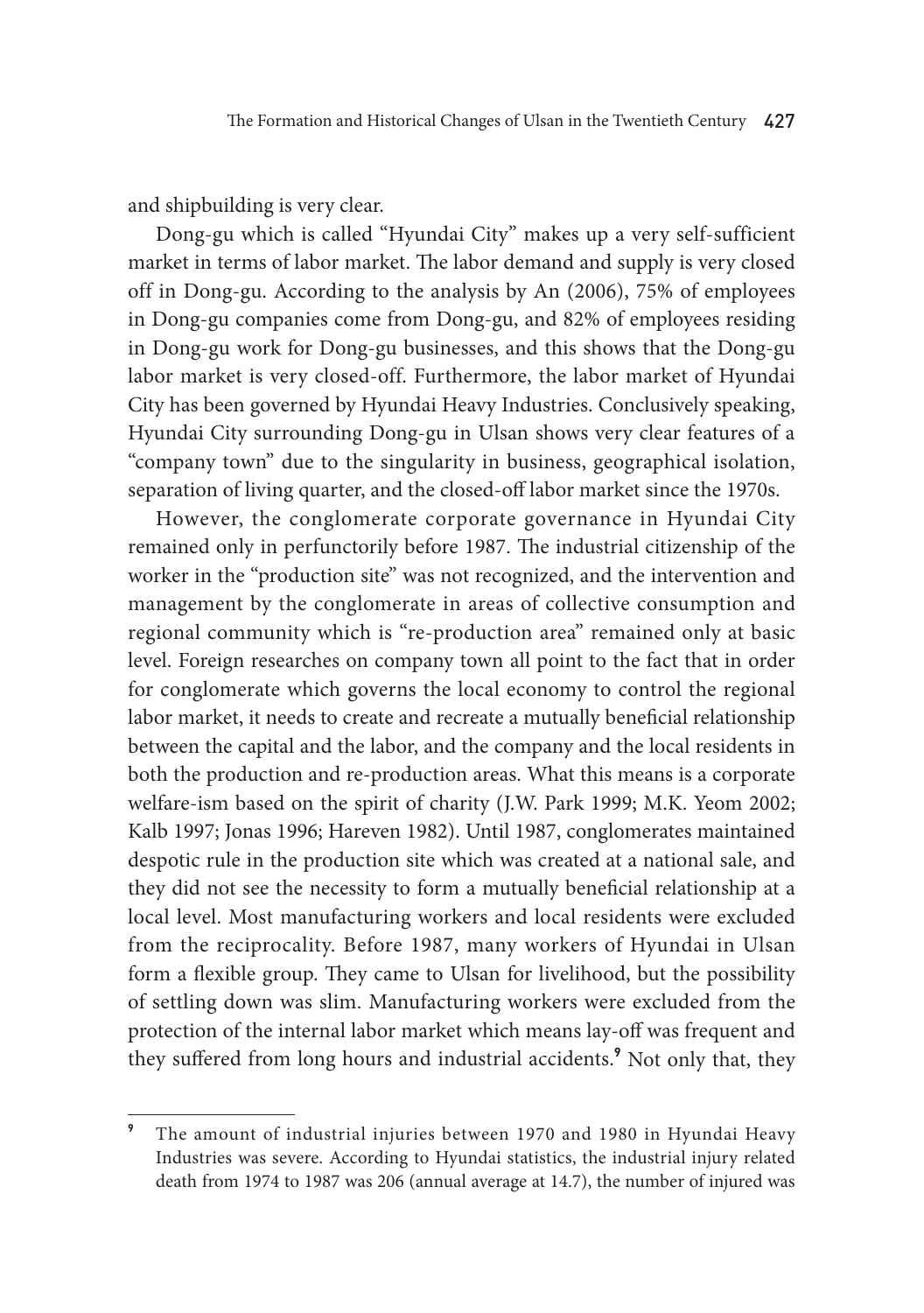suffered from discriminatory employment, so a majority of manufacturing workers did not stay. About half of the workers at Hyundai Heavy Industries in the 1970s changed job either voluntarily or involuntarily (H.G. Park 1982, 409). The average age of Ulsan in 1985 is 23.5 making up 42.5% of the entire population. About half of the population reported relocation every year (Y.H. Park 1989). The population liquidity, low sedentary rate, and the demographic structure mostly made up with people in 20s played a certain part in the intense labor movement after 1987. Since the Great Labor Movement in 1987, Dong-gu region of Ulsan underwent the most intense labor movement. For 3 years from 1987 to 1989, the strike days of Hyundai Heavy Industries were 156 days, 2,702,766 of foregone working days, and 86 arrested workers (G.J. Lee 1997, 221). The main reason for these numbers is the anti-labor sentiment of the company and the physical suppression of the nation, but these conditions were the same elsewhere. The intensity of Ulsan labor movement stemmed from the regional characteristics of Donggu and especially the liquidity of tens of thousands of young workers. The government recognized as such and the mayor at the time identified that the liquidity of the population based on rapid industrialization as the reason of the labor movement. He emphasized that the workers need to be incentivized to stay in order to stabilize and that the company needs to model after Pohang Steel and Co. (M.S. Kwak 1989). The struggle and confrontation for years since 1987 can be described as a "class war", and it gave impetus on not only the new labor-management strategy for conglomerates, but also changes in governance over the local community. The structured governance based on exclusion of laborers and residents no longer sufficed. The new labor control system at local scale substantialized itself in the 1990s.

<sup>9,419 (</sup>annual average at 672.8) (Hyundai Heavy Industries 1992, 364; G.J. Lee 1997, 13).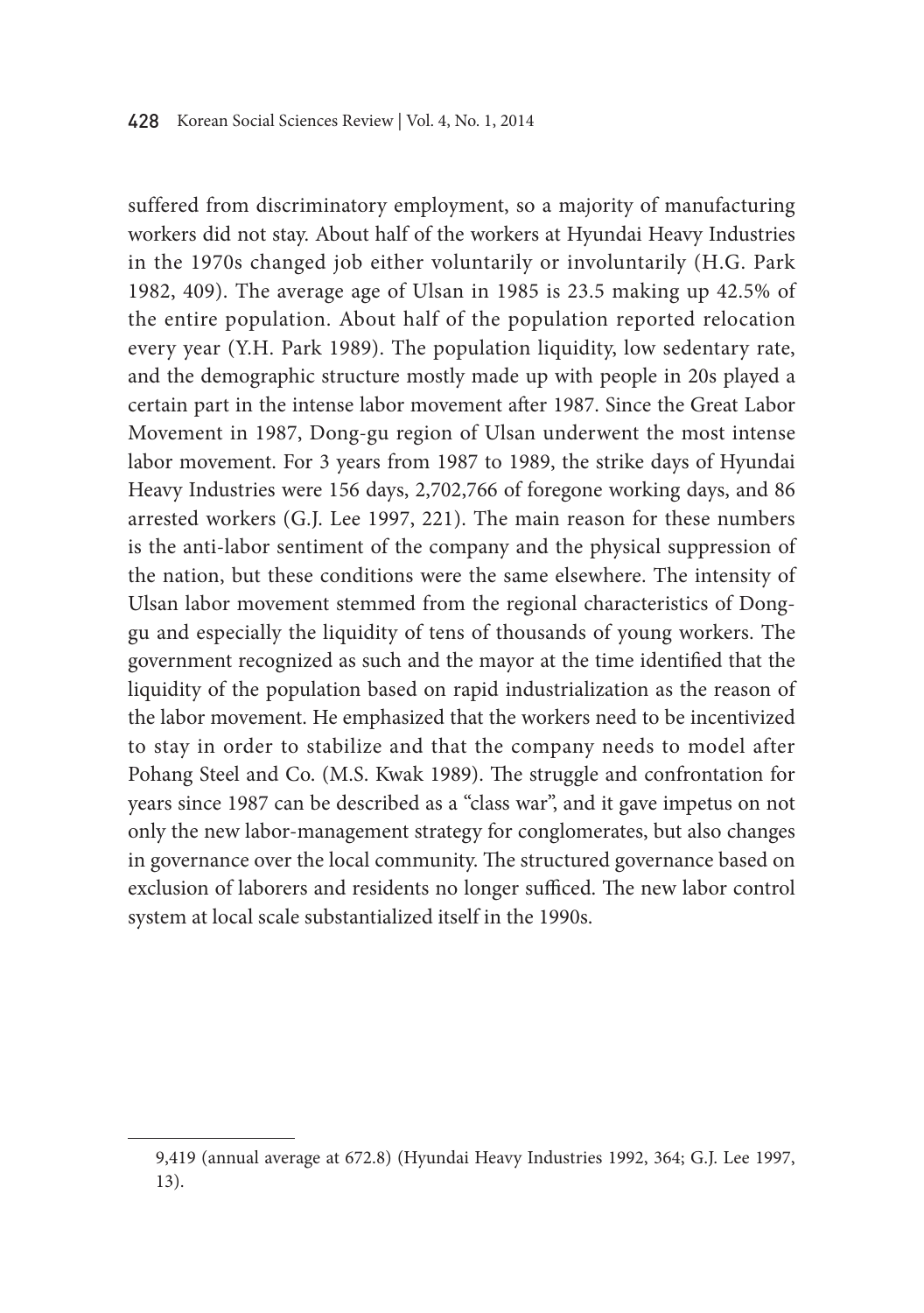### 4. The change in the Company Town and the "Workers' City"

### **1) The challenge from the labor movement and changes in the company town**

Hyundai City of Ulsan changed between 1987 and 1988 for the two following reasons. First, the labor movement and its growth dismantled the foundation of capital which was not limited to the work place. Due to the unique spatial structure of Hyundai City, the effect easily spread to the local community from the living quarter of the workers (J. Kim 2006). Second, the political necessity arose for the capitalists themselves to renew local management when the largest stockholder of Hyundai Heavy Industries decided to enter politics during the 1988 general election.**<sup>10</sup>** The intervention and physical investment of conglomerate in local community skyrocketed after that and that alone had a political motive. With these two incidents, everything from labor-management relations, built environment to local community network undergoes huge changes (H.G. Song and H.G. Yoo 2009). At the center of such changes, there were rapid growth by Hyundai Heavy Industries (HHI) which monopolized the local economy and its improved business performance. In the 1980s, HHI began to emerge from the slump in shipbuilding industry and became the top shipbuilding company in the world during the 1990s. The sales either stalled or decreased in the 80s during the slump, but the number grew impressively and sales profit turned surplus for 15 years since 1990. The continued rapid growth from the 1990s and improved business performance allowed HHI to listen to the workers' demands and to make sizable investment into the local community.

**<sup>10</sup>** Mong-joon Jeong, the owner of HHI became the CEO of HHI in 1982. Upon returning from study abroad in the U.S. on October, 1987, he became the Chairman of HHI. The next spring, he ran as an independent during the  $13<sup>th</sup>$  general election representing Dong-gu where HHI HQ is located and was elected. And he became an advisor for HHI in 1991. He entered politics in 1988, and he won the Dong-gu district for 5 consecutive times. During the  $18<sup>th</sup>$  general election, he relocated to Seoul, and has won twice in Dongjak-gu district.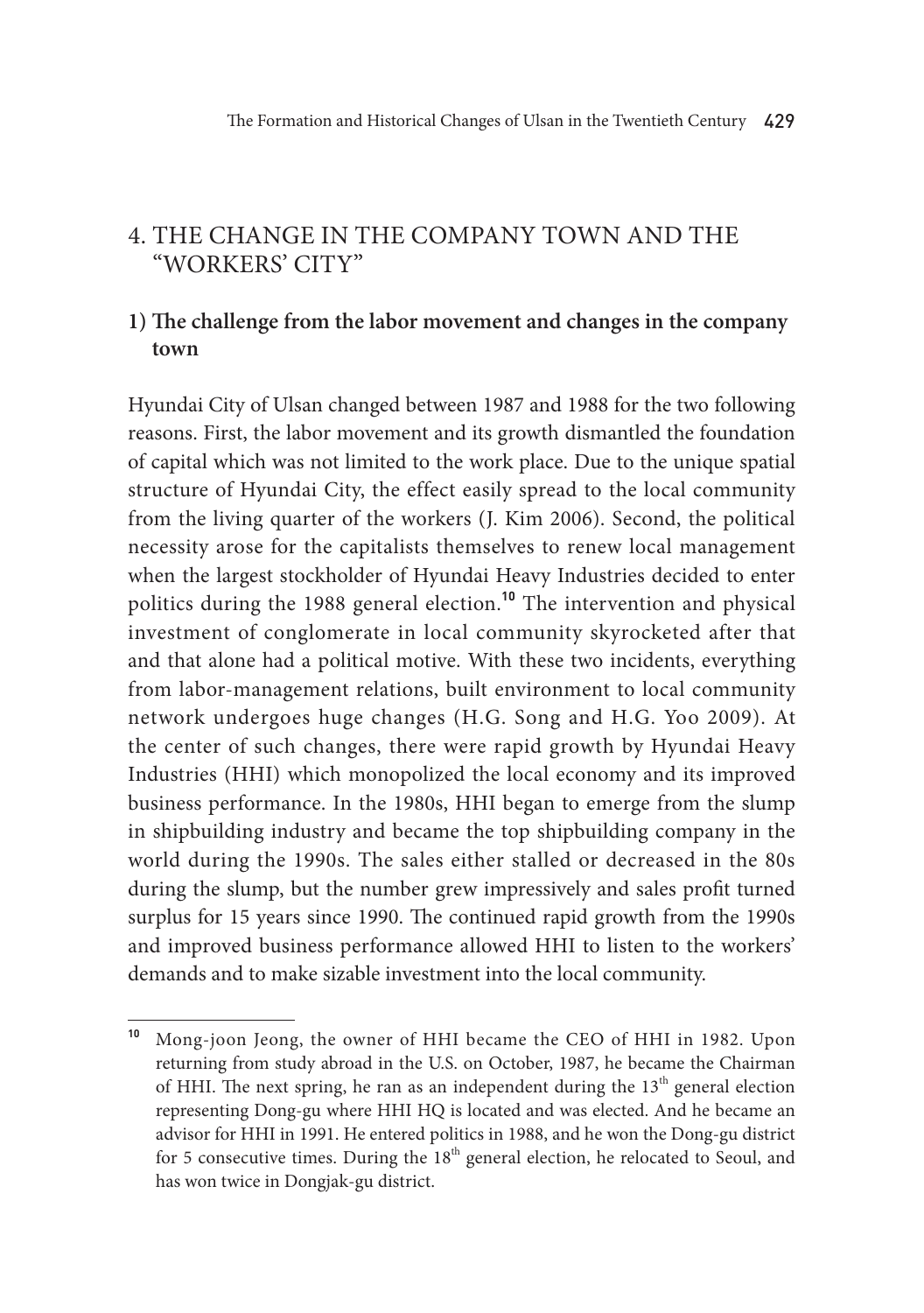Based on the financial strength, HHI began to meet the bottom-up challenges from the workers head-on in the 1990s. It materialized itself as "new business strategy" in the production area, and "restructuring of the space" in the reproduction area. For the former, efforts included: acknowledging and empowering union, establishing cooperative labor-management relations by cutting off alliance with outside unions and internalizing union, increasing physical consensus by stabilizing employment, wage increase, corporate welfare, and cutting labor cost by using internal contractor system, weakening the bargaining power of union by fostering management-friendly union representatives, and etc.

Such strategy of the company was successful, and the resistance from the union disappeared in the late 90s. After 2000s, HHI had a stable managementled labor-management relation that is cooperative. The HHI union in in its current form promotes cooperative relations with the management and disassociated themselves from the Korean Confederation of Trade Unions and functions independently. It serves as a sub-partner of Hyundai to manage the local community.

Next, HHI began to restructure the local community. It coincided with the weakened union in terms of mobilization and bargaining. The restructuring took place in two ways. First, HHI promoted a massive housing support policy to encourage the workers to settle down and increased the worker retention rate rapidly. The housing renovation began in May of 1990, and by May 1997, about 8,309 new houses in a modern apartment were built near the plant and sold to the workers (J. Kim 2006). The house-ownership of the married workers exceeded 94% by the end of 1995 (*Kyeongsang Ilbo*, 21 February, 1995). Aside from building apartments for the workers, housing for regular residents took place in a large scale in the early 90s, and as a result, the building environment of Ulsan was completely renewed.**<sup>11</sup>** The housing community of the workers located next to the shipbuilding yard became a modern apartment complex.

**<sup>11</sup>** The following is the number of housing in Dong-gu: 1960s: 162, 1970s: 1,848, 1980s: 9,334, 1990-94: 9,093. 1995-99: 6,898, 2000-04: 9,464. The numbers show that a starting number of new housing was built in the early 90s. The numbers are from 2007 Ulsan Annual Statistics.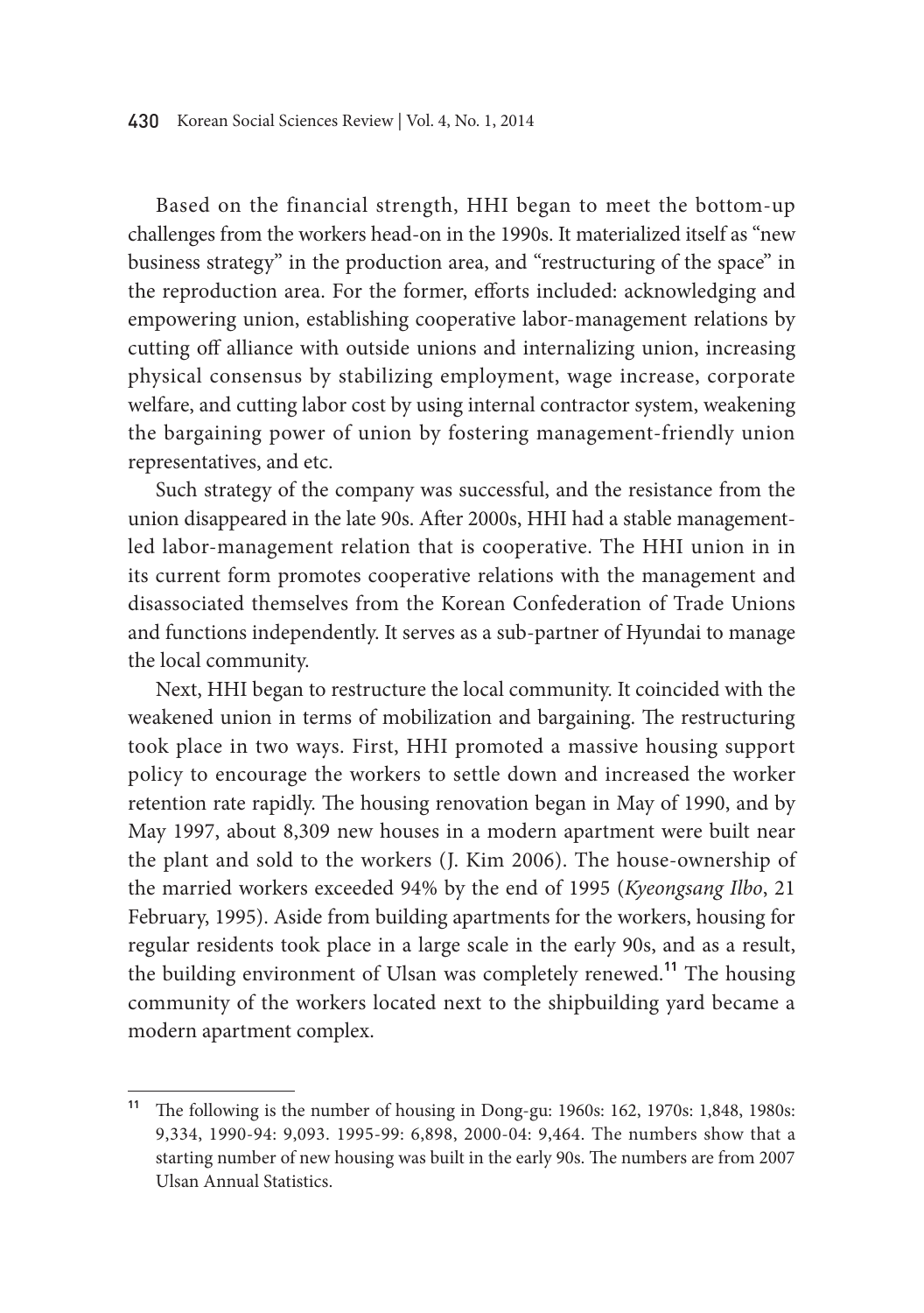Second, the restructuring was not limited to the workers' housing. HHI was active in improving the Dong-gu facilities and city infra. This process began around the same time as the housing renovation. With Hanmaem Hall in 1991 as the beginning, HHI has built and still operates 6 local cultural and welfare facilities such as Hyundai Art Center. Aside from this, it has invested over 200 billion won in building recreational center, schools, hospitals, and other public facilities as well as roads (Hyundai Heavy Industries Co. Ltd. 2007). After the 90s, Dong-gu in Ulsan has really become a "Hyundai City" where not only the workers, but regular residents benefit from many sports, cultural, health facilities that Hyundai operates. As the supply of public property became monopolized by Hyundai, the biggest stockholder of HHI could easily be elected as a representative in Dong-gu area.

Through this process, many spaces disappeared where the workers can communicate with each other about class suppression. A clear example is the unmarried workers dormitory. It was called Ojwabul Dormitory and served as a cradle to foster young union workers as well as a safe haven when However, HHI closed down this facility after 128 days of strike in 1989 and it was re-purposed as family dormitory for workers, but finally closed down in 1995 (*Kyeongsang Ilbo*, 22 March, 1995). Along with this, the change in building environment following the construction of large apartment complex resulted in reducing the space for working class to have public discussion.

The plaza which formed on its own during the struggle after 1987 ("democratic plaza" or "freedom plaza") disappeared during the redevelopment of the housing area and the company stadium which hosted many rallies and union assembly changed into company warehouse for blocks. The physical change of workers community housing led to the destruction of social relationship promoting the workers solidarity which was originated within. Throughout the mid-90s, the social foundation that can control the conglomerate influence that dominates both inside and outside the working place, and conglomerate not only controlled the labor inside the working quarters, but also the living quarters which was mainly resided by its employees. Hyundai City became similar to Japanese conglomerate city (J.W. Park 1999; M.K. Yeom 2002; S.H. Jang 2010).

The special characteristics of conglomerate controlled local community based itself on the mutually beneficial relationship with workers and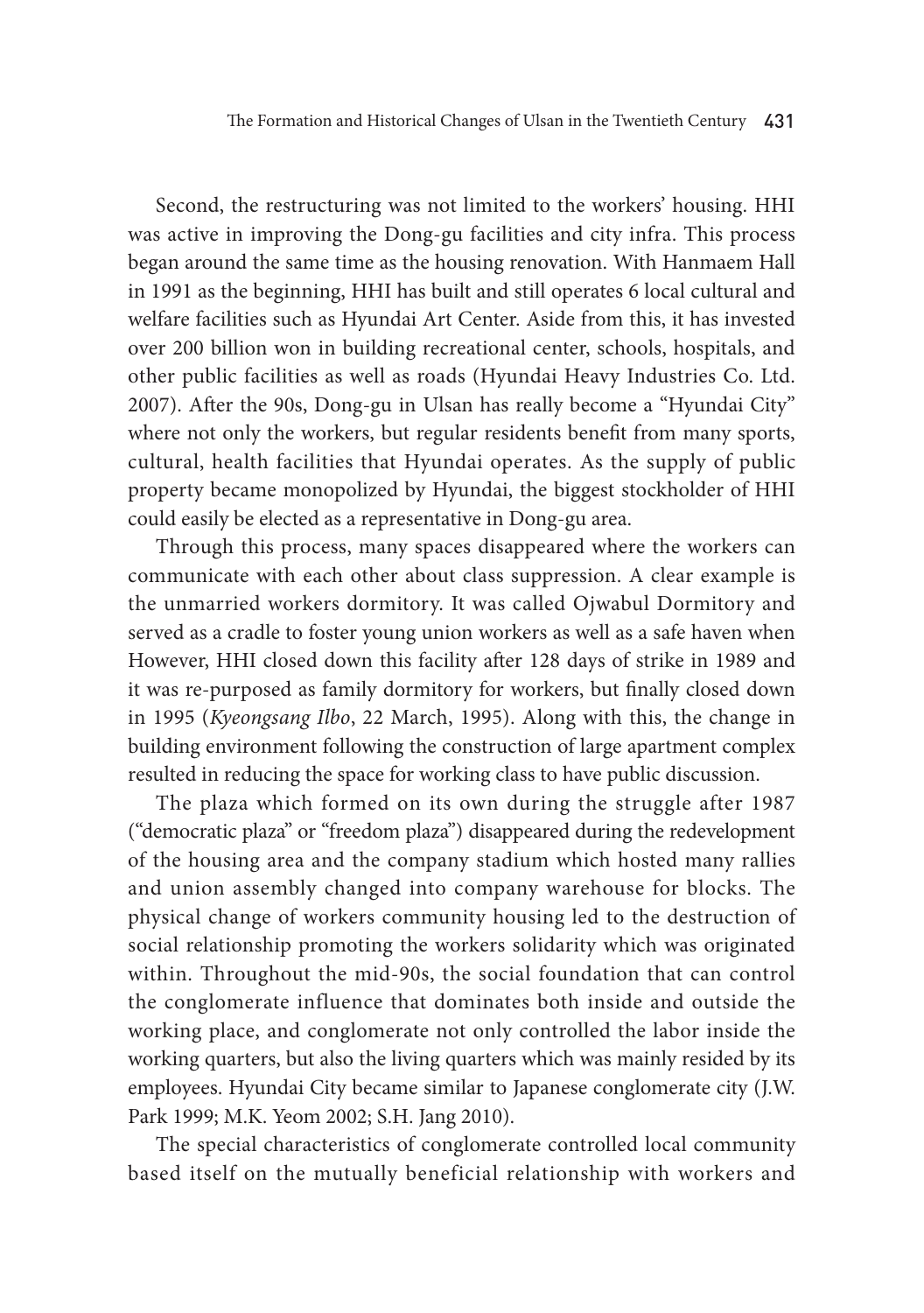residents, and this strengthened conglomerate hegemony in the regional community.

#### **2) The hegemony of company town and breakdown of labor**

The change of Hyundai City in the 90s was accompanied by workers becoming the main beneficiary of Ulsan's development. Right after 1987, solidarity promoting labor movement weakened due to the structural limitations of union system, and the increase of wage and corporate welfare played a significant role in drawing the workers to partake in "corporate community". The laborers of large plants were no longer nomads since the union was created and became urban settlers with their life quality similar to that of urban middle class. Their employment also stabilized with the welfare programs provided by the company.

Now that they became a "member" of governance order of company town, the union in Ulsan plants has limited their local community activities to "social contribution" which is related to the theory of social responsibility of unions in large corporations. Social contribution of union means that unions of large company donate fund to support rural areas and vulnerable class, and build cultural facilities. These activities are mostly dispensary, and it serves the large corporate to reaffirm their governance in the local community. What deserves our attention is that these sort of activities emerged after the large corporations' hegemony was restructured in a company town. When the union movement challenged the conglomerate governance, the union's intervention into local community was quite different in its nature. In the early 90s, many labor unions of large companies in Ulsan area partake in many solidarity activities to resolve not only internal issues such as wage increase, but also that of local community. They made conscious effort to ally with the many local citizens' campaigns. Ulsan suffered a great deal from industrial pollution due to large petrochemical plants; thus, the residents paid a lot of attention to environmental issues. Therefore, united activities with environmental organizations appeared during this time.**<sup>12</sup>** The local alliance

**<sup>12</sup>** The historical review of Ulsan's environmental issues and movement is in S.J. Han et al. (2008).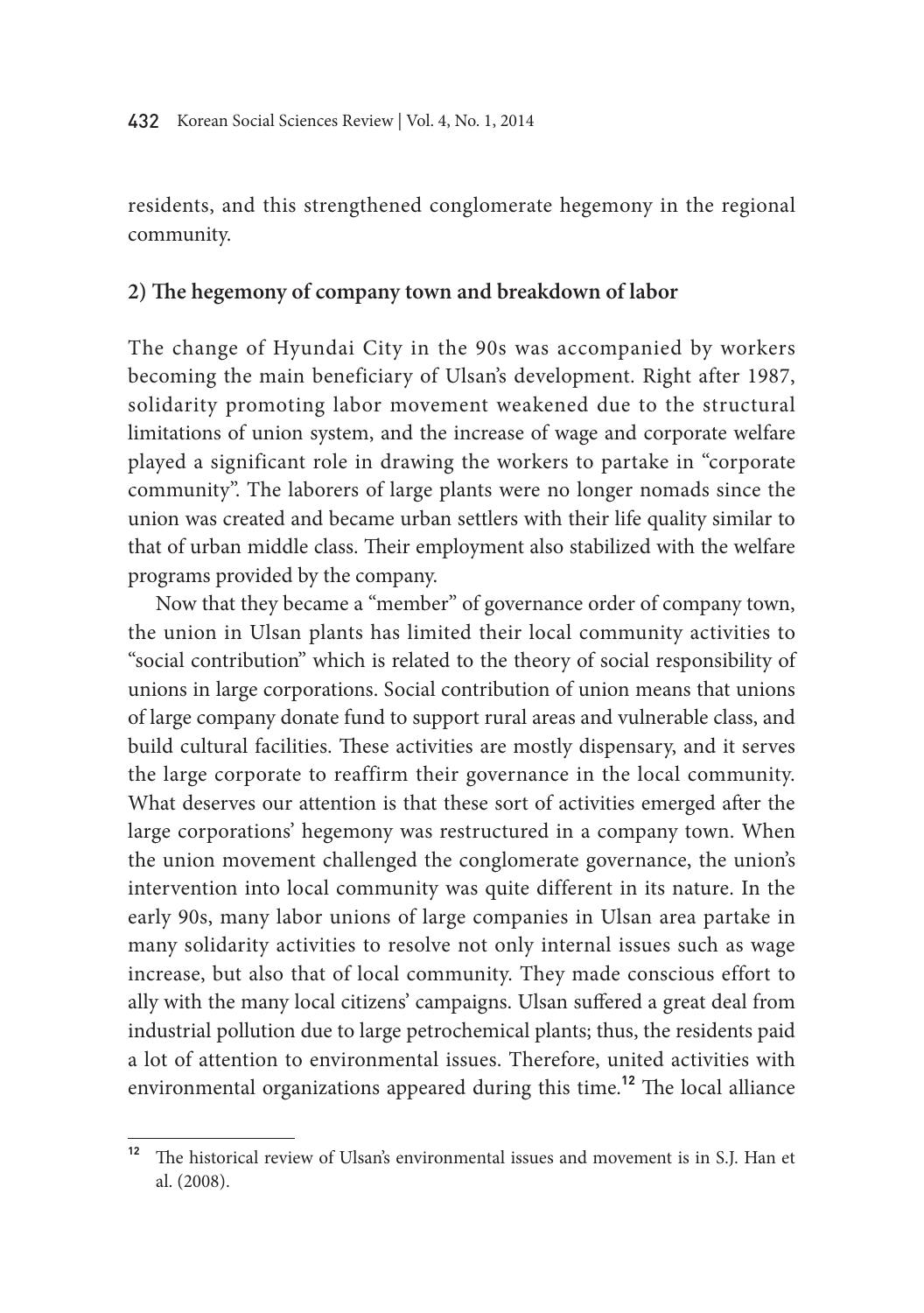between the labor movement and environmental campaign in Ulsan area substantialized as regional chapter of labor union, notably, Korea Federation of Hyundai Group Worker's Unions.**<sup>13</sup>**

However, the participation of labor movement in environmental, transportation, and other social issues fell short of full development and only stayed at a basic level such as publishing promotion material, press release, or signing of petitions. Especially, due to the Asian financial crisis and corporate restructure of 1997 made labor movement to focus on internal issues. Thus, intervention into social issues and alliance formation were left to be marginalized. After the financial crisis, in the 2000s, the core unions of Ulsan concentrated in stable employment and wage increase and other practical issues. As they recognized conglomerates' regional hegemony, they were able to maximize their profits and this is when "social contribution" activities took firm roots.

Ulsan, in its very origin, was formulated by external force such as conglomerates and central government and grew based on plants of conglomerates whose HQ was in the greater capital area. Thus, it is rather natural that the target of labor movement was external influence which determined the unions' destiny.

"Fight at the HQ" movement which appears often in labor movement after 1987 reflects the characteristics of Ulsan's industrial structures which is composed of sub-plants of conglomerate. However, as the local government influence became stronger and Ulsan became a "metropolitan city", the autonomy of local government was strengthened, and the regional governance became more important. Ulsan, especially, boasts strong labor unions and many of the members entered local politics early on. Thus, the potential for

**<sup>13</sup>** The examples of this alliance are the following: Movement against incineration plant for HHI industrial waste in 1993, Petition to turn the water of Sayeon dam to drinkable water, Movement against the construction of Korea Titanium plant in Onsan complex in 1995, movement against cold rolled plant in Hyundai steel pipe, movememt against the construction of Seokgye golf course in 1996 (D.M. Jo 1996, 82; *Kyeongsang Ilbo*, 29 April, 1996).

Intervention into transportation issues are as follows: participation in campaign against bus fare increase in Ulsan in 1996, petition against expressway toll increase between Ulsan and Eonyang in 1997 (*Kyeongsang Ilbo*, 1 May, 1996; 14 June, 1997).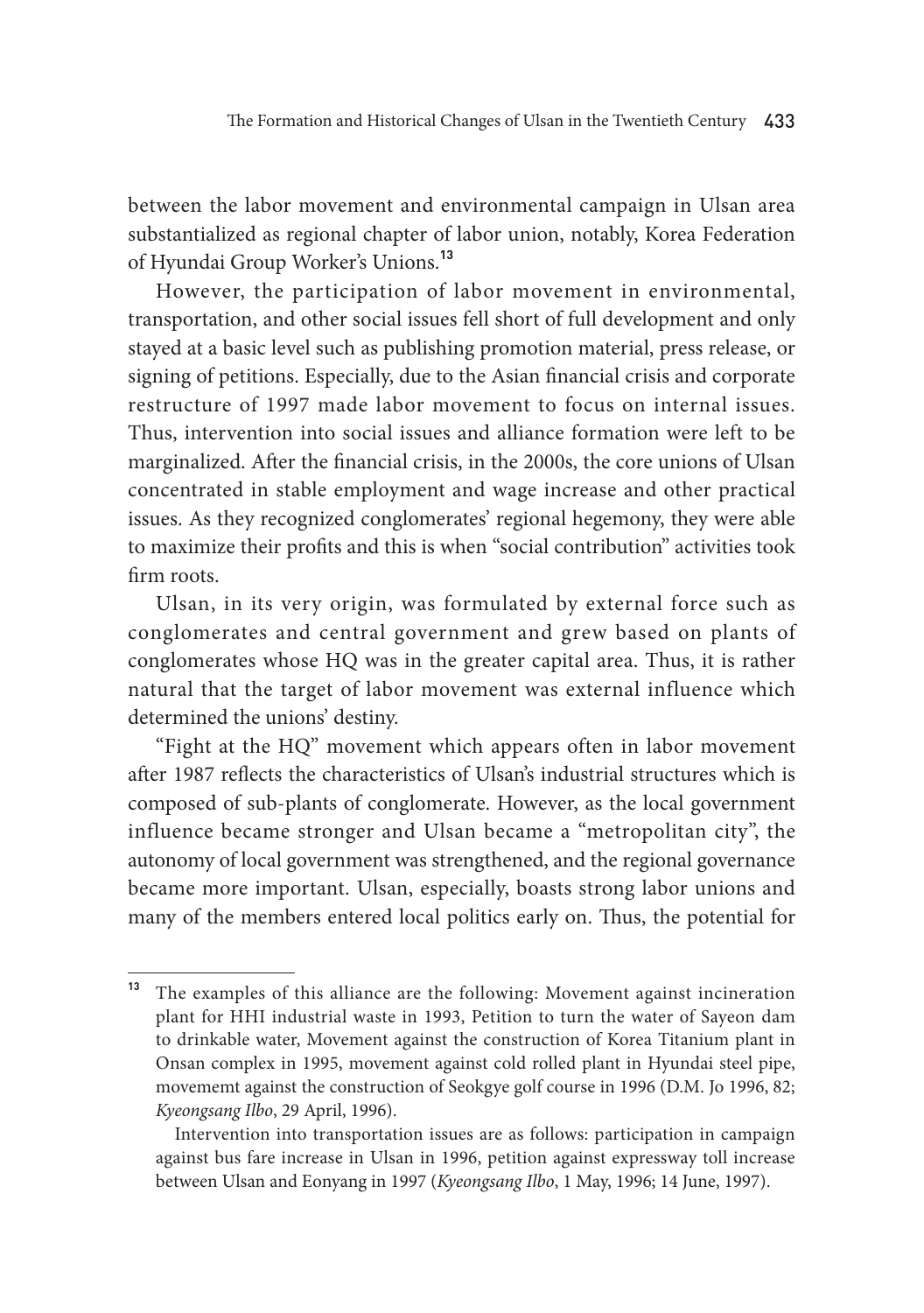labor's active participation into local politics was high. However, most of conglomerate labor unions do not focus much on the local improvement and regional governance that goes beyond practical interest of each company (H.J. Jo 2009). Similar situation exists for conglomerates. Hyundai Motors has promoted global business strategy since the 2000s and increased local production, and now it is one of the top global companies. The local scale of Ulsan only yields itself a title of "one of many factories" for Hyundai.**<sup>14</sup>** Therefore, the presence of union is not strong enough. The situation with HHI is a little different. Since its foundation, HHI's HQ has been in Ulsan and it did not globalize its manufacture. Unlike capital that is free to move, ship building relies on the skills of workers. Thus, it is difficult to globalize its production. Thus, the local governance is more important for HHI and that has been the business strategy of HHI which is why it has been strengthening its local governance since the early 90s. As union lost its power to mobilize, it only serves as a secondary partner of the company. Thus, the labor union movement of Ulsan area has very little motivation to lead labor politics, and that is why the conglomerate union movement in Ulsan is "disassociated from its region".**<sup>15</sup>** The disassociated nature of conglomerate union can be seen in their resistance activity patterns.**<sup>16</sup>**

**<sup>14</sup>** Of course, the Ulsan plant produced the most in Hyundai motors, but the share decreased significantly. The overseas production was 6.5% in 2002 for Hyundai motors, but it exceeded domestic production in 2010 taking up 51.9% of the total production (S.H. Lee 2011).

**<sup>15</sup>** After Ulsan became metropolitan city and local government took place in 1997/1998, labor party rather than labor union began to play larger role in the community. The primary local authority was ruled by the Democratic Labor Party (Buk-gu and Donggu), and the progressive local politics took place. However, these political experiments did not substantialize due to the lack of competence, lack of intervention of local labor market or local agenda discovery, heated internal politics and the consequential divides. The progressive politics that is closer to the people is yet to be realized (S.J. Han et al. 2006).

**<sup>16</sup>** The resistance pattern of Ulsan workers is based on the content analysis of articles in *Kyeongsang Ilbo*. The news article was turned into quantitative data using the pre-engineered coding and the pattern was calculated to create 「Data set for Ulsan Workers Resistance」. The data covers from July 1, 1987 to December 31, 2010 and all articles covering workers' resistance were included. H.G. Yoo (2012) for details.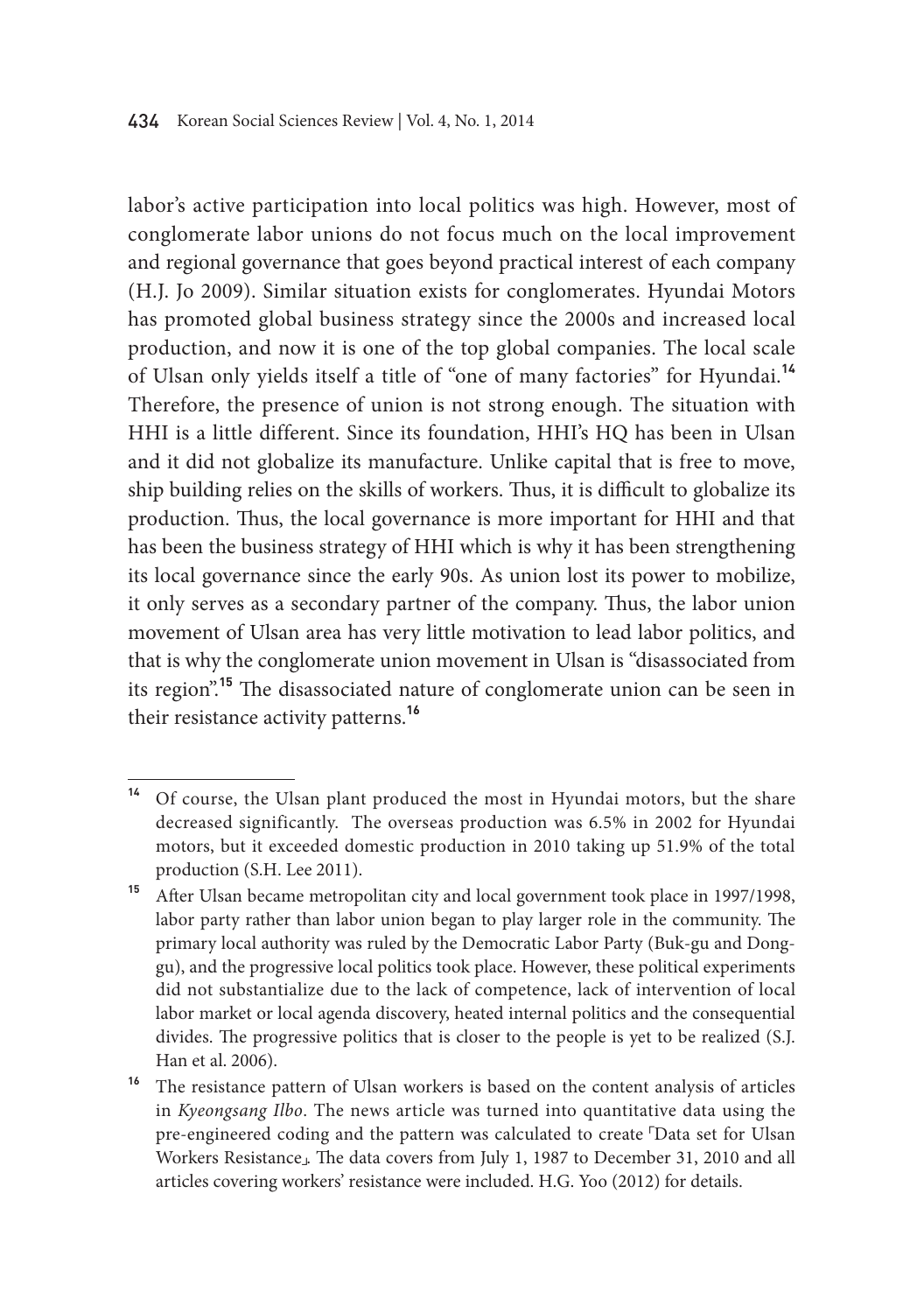| Period    | User | Central<br>government | Local<br>government | Police | <b>Others</b> | Total |
|-----------|------|-----------------------|---------------------|--------|---------------|-------|
| 1987-1995 | 71.5 | 13.0                  | 4.0                 | 7.0    | 4.5           | 100.0 |
| 1996-2010 | 52.9 | 32.2                  | 9.1                 | 2.7    | 3.1           | 100.0 |
| 2001-2005 | 43.5 | 28.4                  | 19.2                | 5.2    | 3.7           | 100.0 |
| 2006-2010 | 54.9 | 22.6                  | 18.1                | 1.4    | 3.0           | 100.0 |
|           |      |                       |                     |        |               |       |

**Table 3.** Labor Movement Target Trends in Ulsan Area

Source: *Ulsan Area Workers' Protests Data Sets.*

As <Table 3> shows, the target of labor movement right after 1987 is the user of the union and the central government. However, one local government system was in place in the late 90s, the target became the local government.

It went from 4% before 1995 to 18-19% in the 2000s. This shows that the role and weight of local government in Ulsan workers' lives – in other words, the local influence- increased greatly.

The analysis of the share of local government increasing as a union target shows a very interesting fact (H.G. Yoo 2012, 249-250). Workers who set the main target as the local government are usually teachers, civil servants, parttime workers who reside in the margins of the labor market, regional chapters of labor union. However, unions at Hyundai Motors and HHI that determine the direction of labor movement of Ulsan rarely resisted against local government (only 7 since 2000). The Hyundai Motors union, especially, only targeted the user and the central government, and this shows that Hyundai Motors union is active mainly at the working place and at national level and that their interest and intervention in regional issues are quite weak, making them disassociated from region. As the hegemony of conglomerate monopoly becomes stronger, the union movement within became internalized. The mobilization power of HHI union is almost nonexistent, and Hyundai Motors goes on strike frequently, but its only motivation is financial compensation. On the other hands, the workers that reside in the margins of local labor market are becoming more collective. Part-time workers or those who work in smaller companies have always been marginalized in assembly in the 90s; however, it was reversed after 2000. As <Figure 2> shows, the assembly of part-time workers of construction plant, local government, school janitorial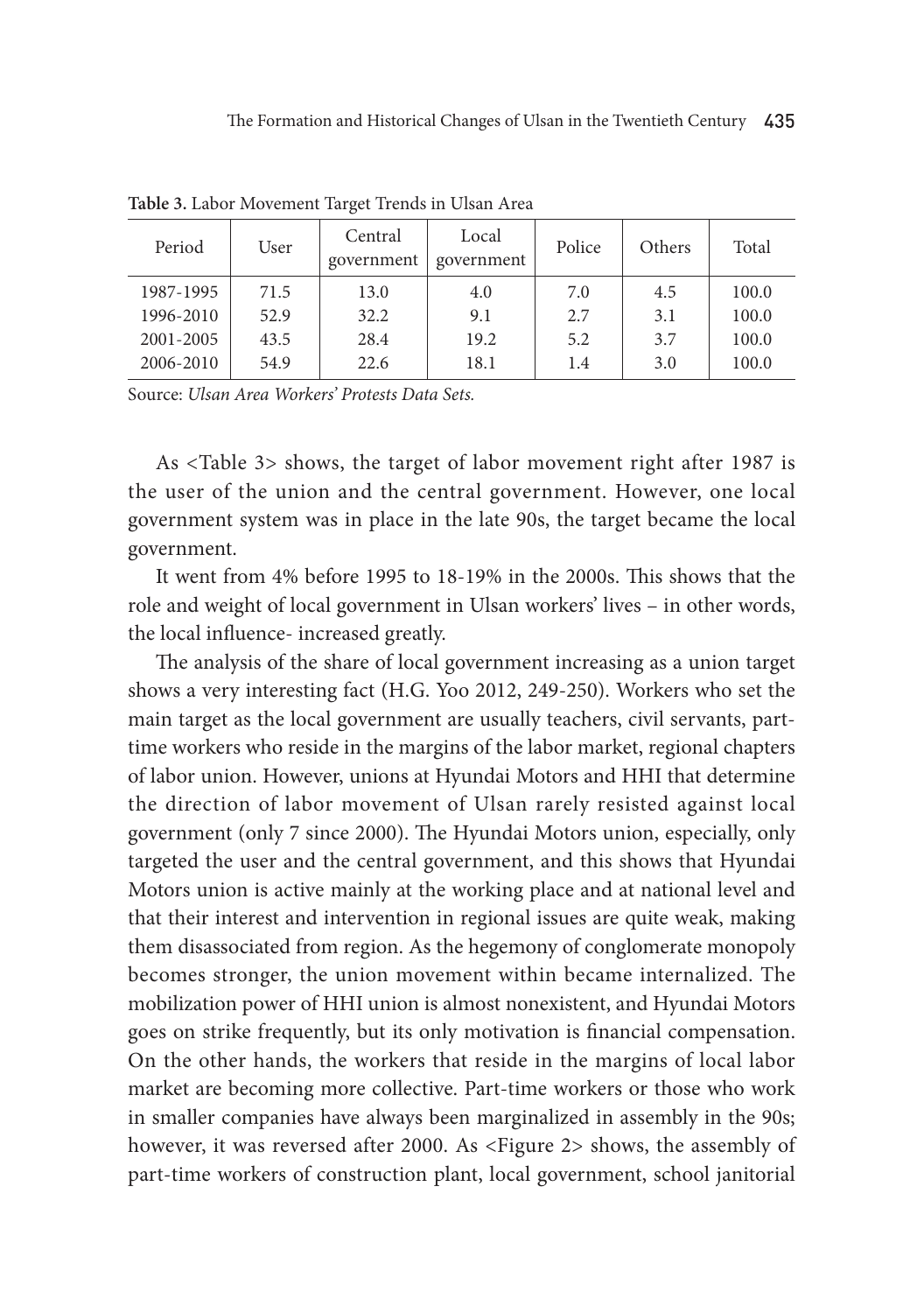

Source: *Ulsan Area Workers' Protests Data Sets.*

Note: Demonstrational protests: demonstrations, rallies, street marches, protest visits, legal strikes, slow down strikes, etc.

 confrontational protests: sit-ins, occupations, obstacles, containment, illegal strikes, work denials, boycotts, other illegal demonstrations.

 Violent protests: damaging and destroying one's properties, aggressive physical contacts or actions accompanying injuries, arsons, self-arsons, etc.

**Figure 2.** Numbers and Types of Ulsan Area Irregular Workers' Protests

agency, sub-contractors of automobile companies has soared, and their resistance pattern became often confrontational and aggressive.

The assembly pattern of Ulsan workers shows that it moved from assembly of Hyundai-centered conglomerate unions to assembly of marginalized workers. After 2000, such change can be summarized in the regression of labor movement by full time employees of large companies, and increase and progression of marginalized workers from SMEs and part-time workers. The demands of the latter group are not different from what the workers of large companies made in the 80s. The demands included improving lowwage system, recognition of union, demolition of class-based discrimination, regulation of layoff, compliance with 8-hour work days, etc.<sup>17</sup>

<sup>&</sup>lt;sup>17</sup> Representative case is the demands made during the strike by Ulsan Construction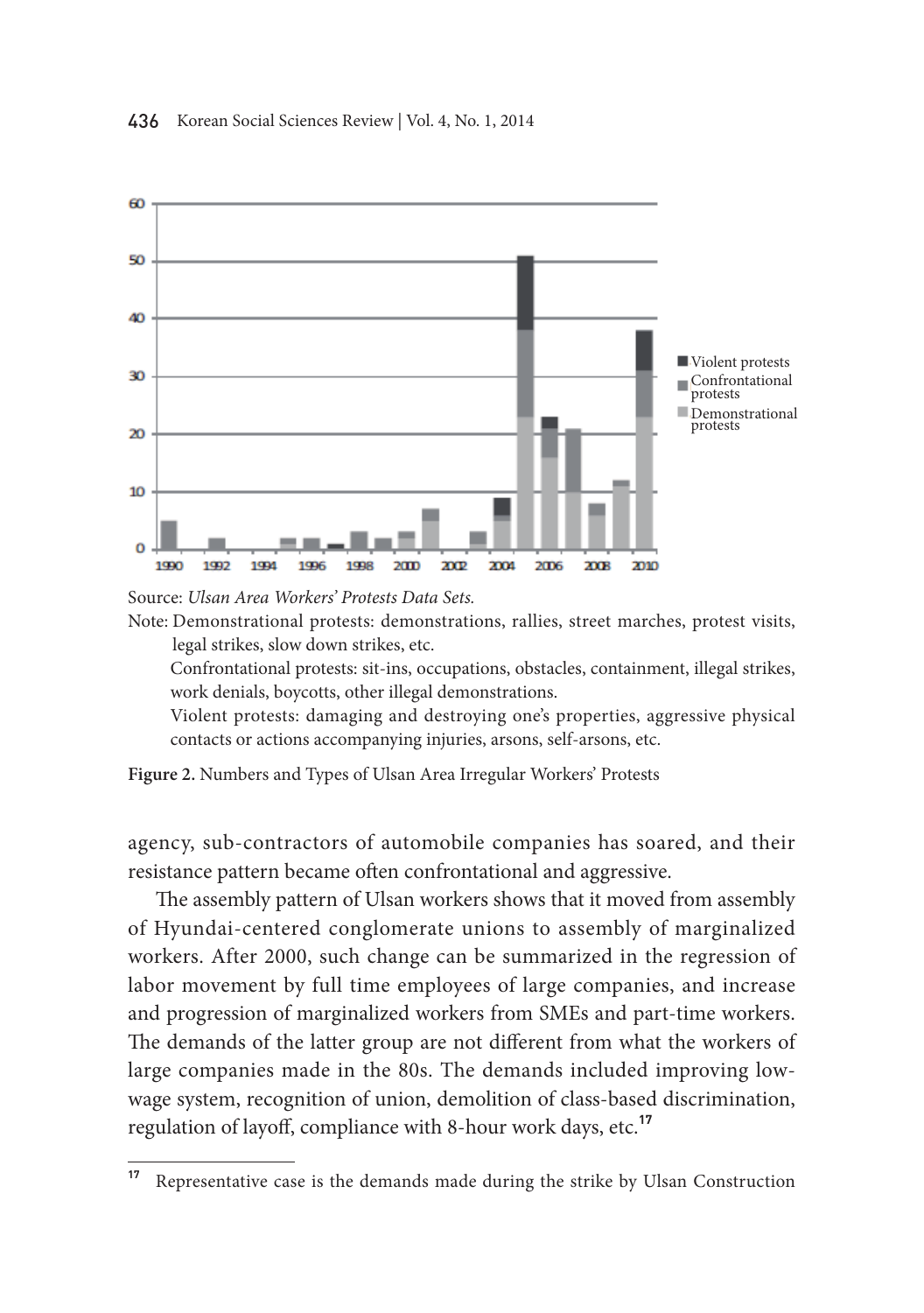The fact that the same demands with time gap shows the large divide in the labor market. The marginalized workers were distant from the development of Ulsan and excluded from financial benefits. The level of exclusion is relevant to the social distance they have from the capital that ruled the regional economy. For example, there are many sub-contractors for Hyundai Motors or HHI. However, the economic status differs depending on whether the subcontractor belongs to primary, secondary or tertiary group. The ones in primary group has higher economic status and the distance is correlated with the distance they have from conglomerates.

It was the full-time workers of conglomerates that entered the box where mutual benefits exist with the conglomerate that autonomously govern the local community, and the primary group of sub-contractors followed. In recent times, the primary sub-contractors of automobile and shipbuilding companies are finding their home within the conglomerate and the retention years are on the rise. Also, the fact that conglomerates provide more benefits to these sub-contractors means that they are no longer excluded and moving slowly towards inner circle. As illustrated so far, the divide between exclusion and inclusion has been restructured based on the social distance from conglomerates that dominate the local economy. If all workers groups were excluded before 1987, the inclusion and exclusion in the newly structured company town show in hierarchical format with multiple layers of division. The regional hegemony by a monopolizing conglomerate currently remains without much resistance thanks to the multiple layers of division in labor class. Ulsan represents "the Mecca of labor movement" and "progressive politics" since 1987. However, the reason why it has stalled its progression is because the labor class is not being united within the newly formed society where multiple layers of labor division exist.

Plant Labor Union in 2005. The main demands were making the labor contract, 8 hour work days, provision of 4 insurances, building of facilities such as cafeteria, shower, and toilets. The condition of construction workers were not much different from before 1987.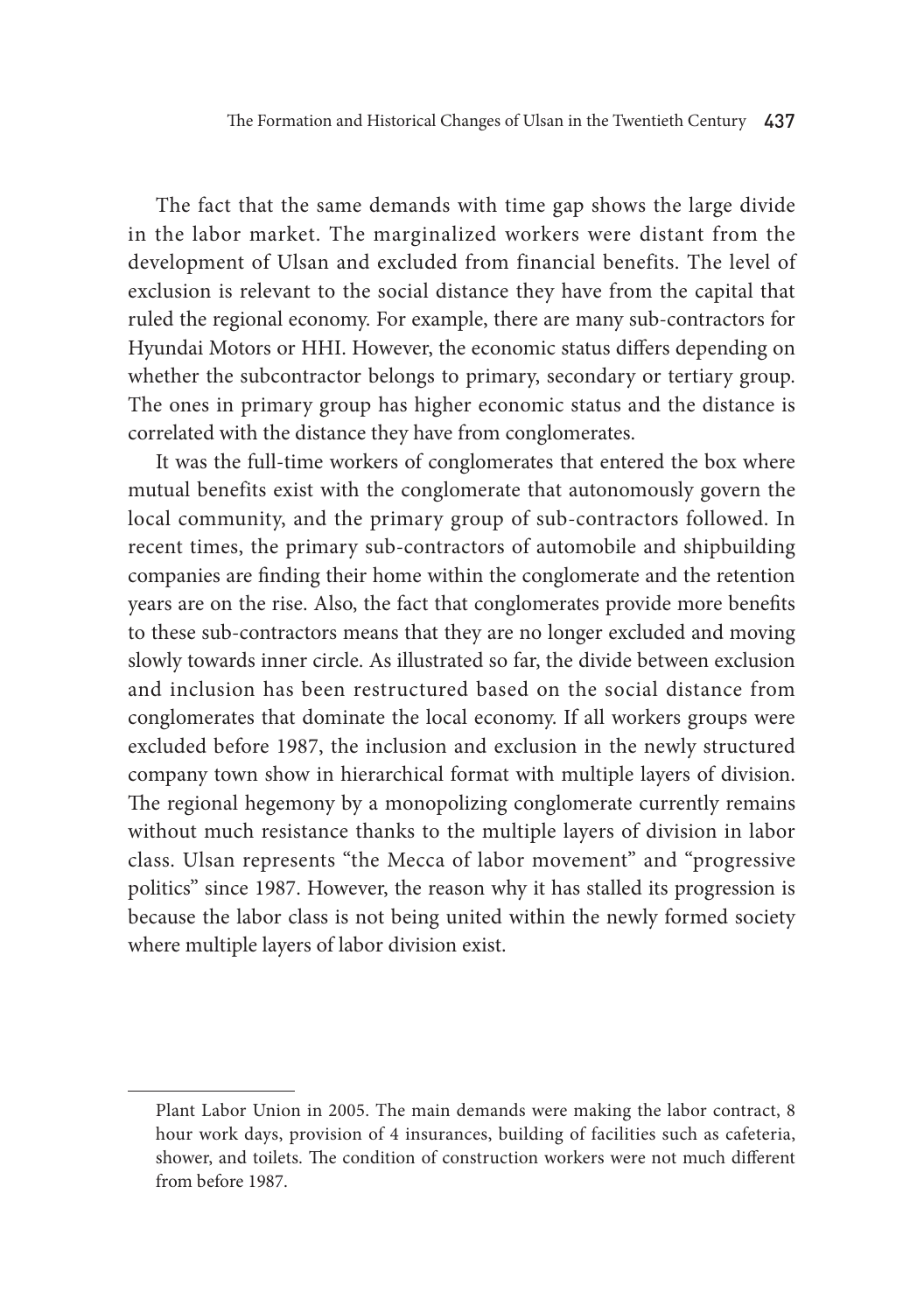### 5. Conclusion

I have so far discussed the formation and changes of Ulsan from 1930s to now from the conceptual perspectives of industrial city, company town and workers' city. The following is the summary.

The modern Ulsan was selected as a planned "industrial city" originally in 1930s by a Japanese capitalist and the colonial nation, and it was further developed by the military regime in the 1960s with its economic development plan. In other words, Ulsan as a new industrial city was conceptualized and realized by the collaboration between the colonial nation and a developing country.

Thus, 20<sup>th</sup> century Ulsan is a result of national-scale effort that is external to the city itself just as other aspects of industrialization of Korea were. Ulsan underwent huge changes with a massive investment by Hyundai Group which began in the 1970s. Hyundai focused its manufacturing division in Mipo complex in Ulsan and that changed the local economic structure, spatial environment, and demographic structure of Ulsan. As Hyundai and its subsidiaries took control of the local economy, Ulsan garnered the nickname, Hyundai City and became a company town. However, the local governance of company town, Ulsan, remained perfunctory. The conglomerate maintained its despotic rule in the production area which was formed at a national scale; however, did not feel the necessity to form a mutually beneficial relationship with the regional community and its workers. It was 1987 when the Great Labor Movement took place and the labor-management relations became democratic, and this brought upon the needs for new management method of the local community. With this change, Ulsan was given a new identity of "workers' city". The conglomerate had to radically change the way it manages its workers and the local community, and attempted to enter the regional community network by pouring massive amount of investment.

After going through confrontation and struggle with the company that does not wish to recognize industrial citizenship of labor class, the fulltime workers of conglomerate moved up the social and economic ladder by becoming one of the inner circle of Hyundai City, and they became part of the "corporate community". The labor movement focused on maintaining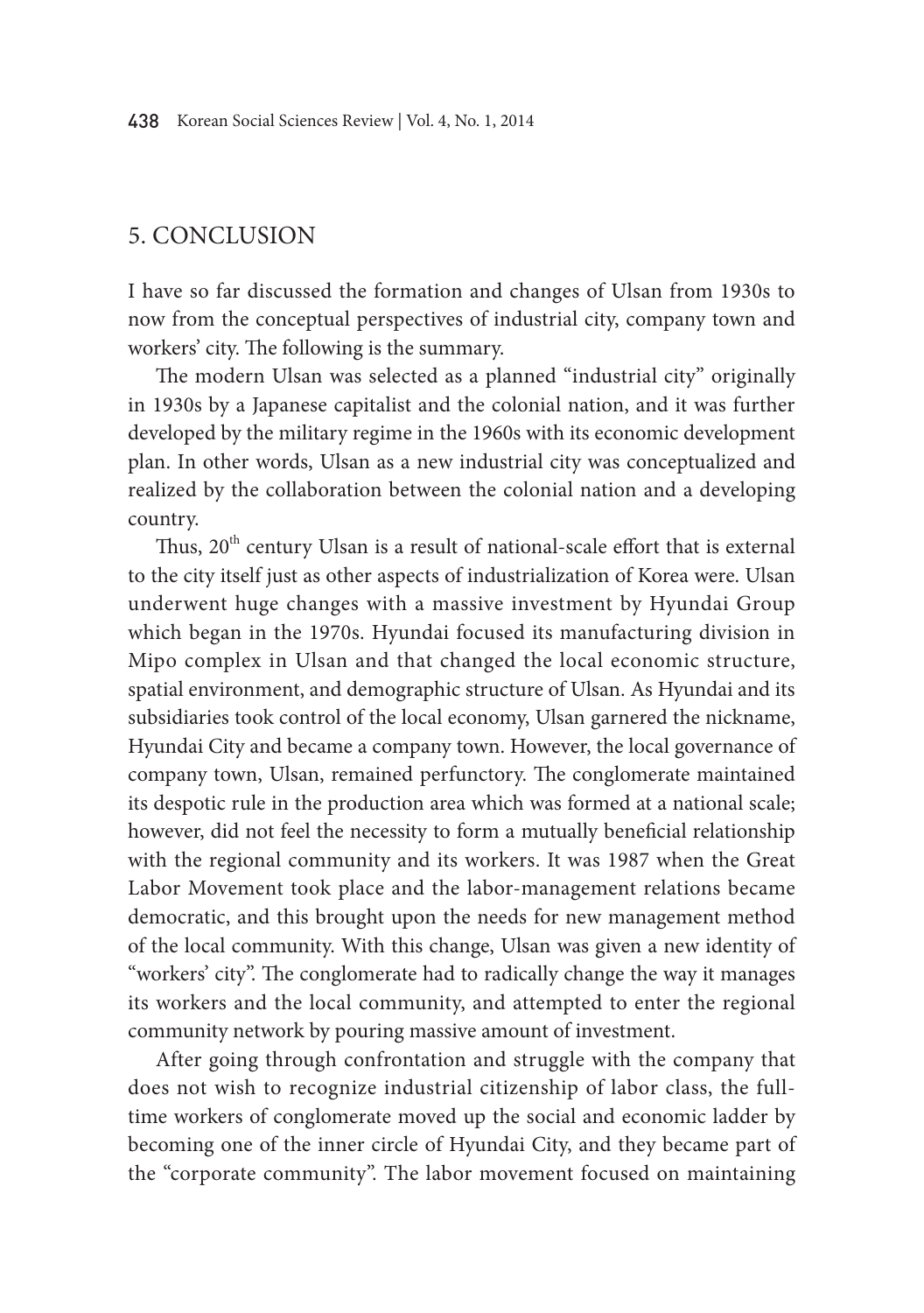this hard-earned status and the conglomerate hegemony that rules "Hyundai City" strengthened.

In the  $21<sup>st</sup>$  century Ulsan, the company town, there exists the monopolizing capital which rules the local economy and its full-time employees in the core, and a wide variety of marginalized groups that take different types of role depending on the employment class on the periphery. The division of labor lass and stronger corporate hegemony strengthened each other. Ulsan as a workers' city was born out of the resistance to Ulsan's identity as a government-formed industrial city and another identity as a corporate-ruled company town, however, the potential it once possessed is regressing due to the division in the labor class.

Ulsan which was born during the economic development process since the 1930s as a "military supply basis" or "industry basis" was promoted as a metropolitan city in 1997 and it is now a city with more than 1 million residents; however, its economy still depends on conglomerates and their plants rather than their own competence. It also suffers from social and economic cost due to rapid development, and although its revenue is high, the quality of life and welfare such as healthcare, education and culture remain at the underdeveloped stage. In order to resolve such issues, the problem needs to be defined at a local level and the competence to solve problems need to be in place. The organized labor existed as the problem solver. Since the late 90s, the labor movement of Ulsan entered local politics more successfully than that of any other cities, and progressive political experiments took place. However, at this point, it is not providing any alternative solution that can take the city away from its predicted development pattern (Han et al. 2006). The organized labor of Ulsan only focuses in economic issues that happen within the plants, and distancing itself from local issues. The progressive political party suffers from internal division and losing even its basic competence. Thus, in order for Ulsan to move away from the identity of industrial city and company town which was determined in top-down manner by the government and conglomerates and determine its destiny by the power of its people, the union between the regional civil society and organized labor is important.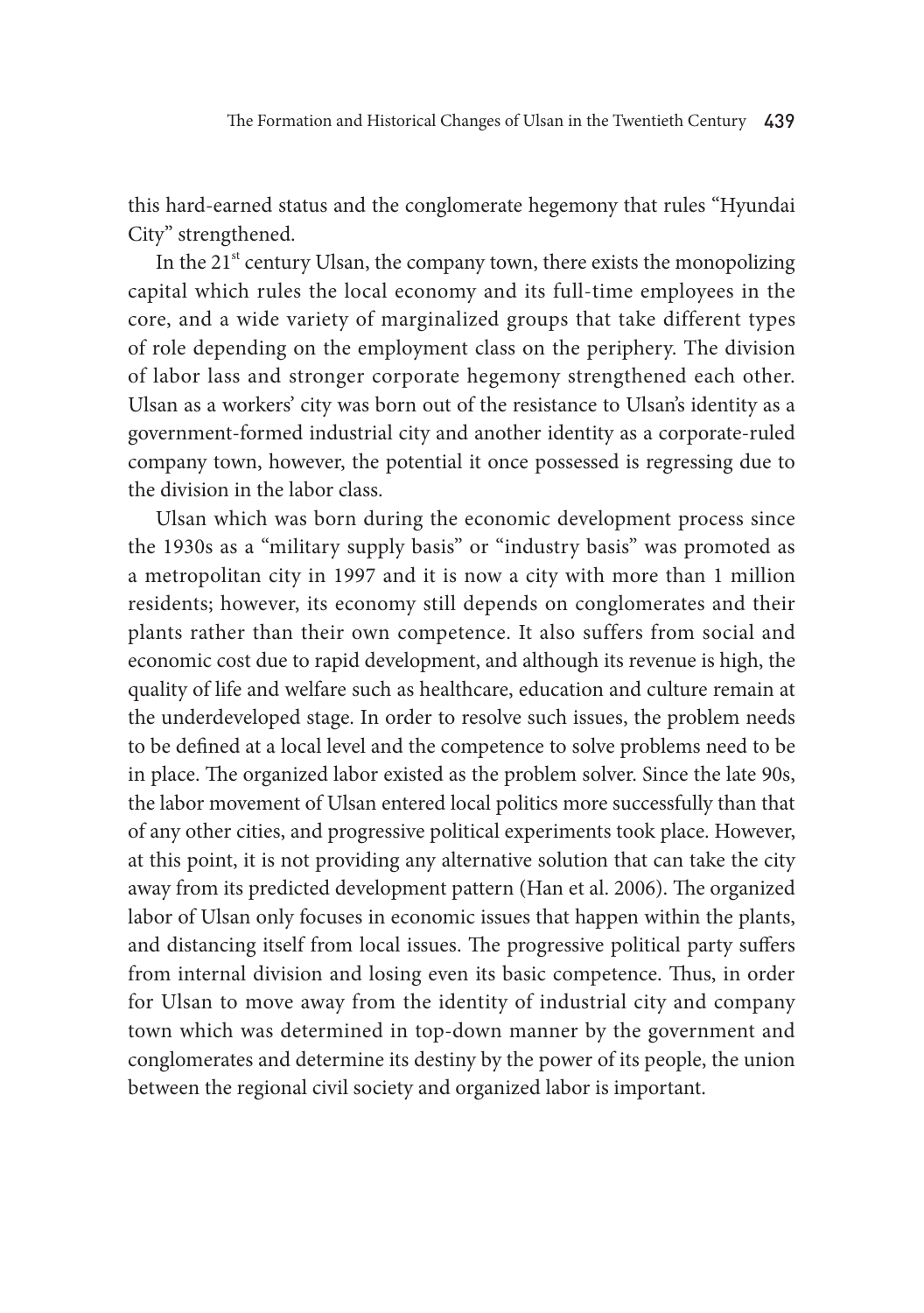### **REFERENCES**

#### **Books and Articles in Korean**

- An, Ju-Yeop. 2006. "The locality of labor market." Presented at the sub-committee of economy of the Economic and Social Development Commission.
- Bae, Seok-Man. 2012. "The business activities of Ikeda Suketada, the reclamation businessman of Busan port." *The Culture of Korea* 42: 127-170.
- Han, Sam-Geon. 2012. *Half century of Ulsan Industrial Center: Changes of Namgu in Ulsan*. Nam-gu, Ulsan Metropolitan City.
- Han, Sang-Jin, et al. 2008. *The environment issues and campaigns of Ulsan*. Research Center of Ulsan Studies.
- , Seong-Min An, Tae-Geun Kim, and Won-Bong Jang. 2006. *Progressive politics of local self-government: What has been done and what should be done*. Progressive Policy Institute.
- Hyundai Heavy Industries Co. Ltd. 2007. *Activity summary to stabilize mutually beneficial labor-management culture*.
- . 1992. *Hyundai Heavy Industries*.
- Jang, Se-Hoon. 2010. "The companies of Pohang, the company town, and dynamics with the local community." *Study on Regional Community* 11 (2): 165-197.
- Jin, Deok-Gyu. 1975. "Analysis on effect of industrialization on power structure and cognition of local community: Example of Ulsan ship building community." *Korean Political Science Review* 9: 113-142.
- Jo, Don-Moon. 1996. *Labor movement and solidarity with nouveau social movement.* vol. II. Central Research Institute of Federation of Korean Trade Unions.
- Jo, Gap-Je. 2000*. Spit on my grave.* vol. 5. Chosun Ilbo Publishing.
- Jo, Hyeong-Je. 2009. *Industry and City*. Humanitas.
- Kim, Ki-Won. 2002. *Is the conglomerate reform over?*. Seoul: Hanul.
- Kim, Dong-Wook. 1989. "Research on the reverted companies and its processing after the Liberation: The example of Joseon Oil Company." *History of Economy* 13: 173-215.
- Kim, Bae-Kyoung. 2009. *Governance and space: The colonial city of Kyeong-seong and the Japanese empire.* Munhak gwa jiseong.
- Kim, Seung-Seok. 2007. *The development of Ulsan's petrochemical industry*. Ulsan Research Center.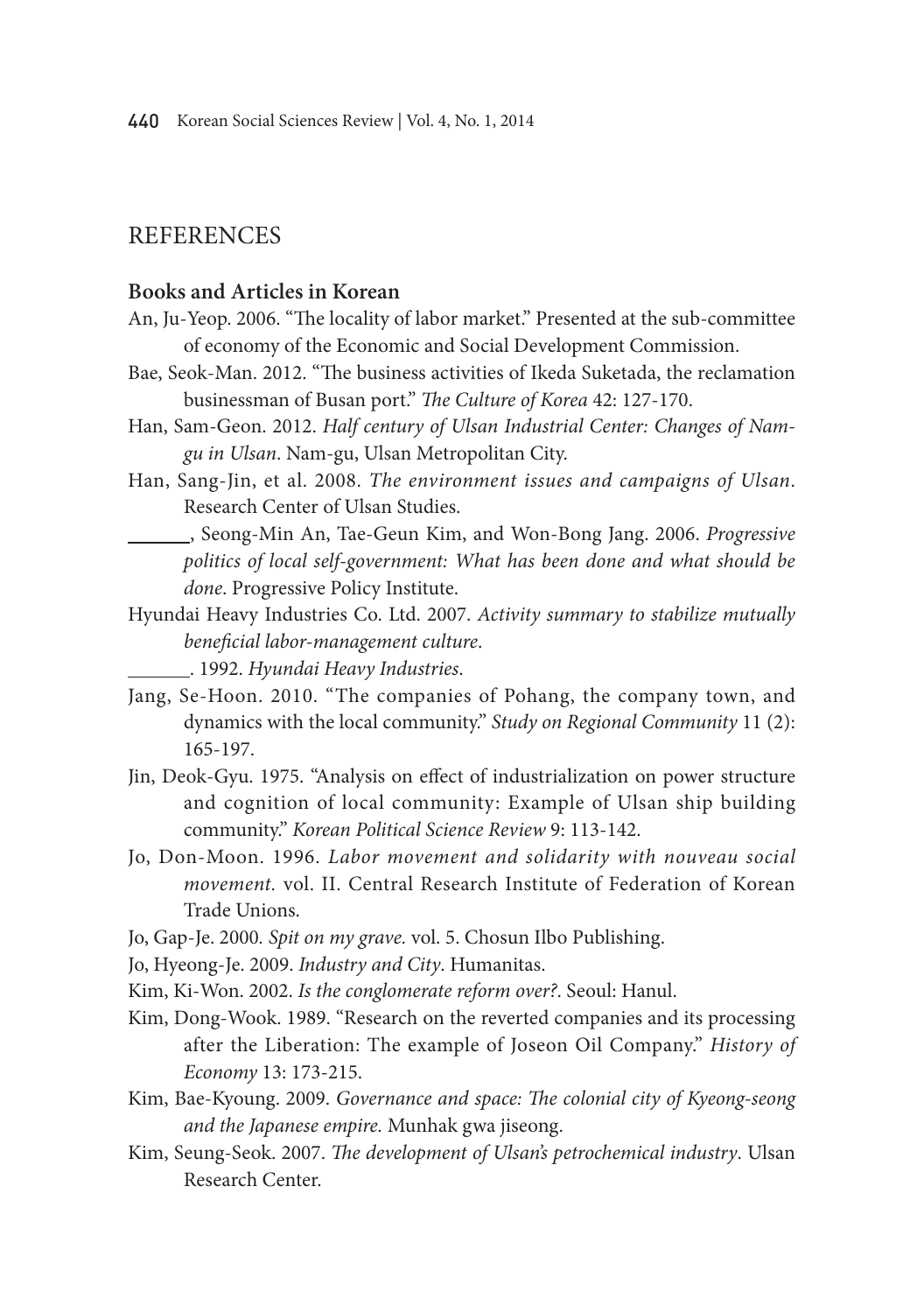- Kim, Jeong-Bae. 2006. "The demographic structure and characteristics of Ulsan between 1960 and 1970." *Ulsan Study* 1: 239-281. *Ulsan Development Research Institute Ulsan Research Center*.
- Kim, Jun. 2006. "Lost community?: the formation of living community and collapse in Dong-gu, Ulsan." In *The class culture and identity of Korean workers in 1960-70*. Jong-gu Lee et al. Seoul: Hanul.
- Kirk, Donald. 1995. *Hyundai & Chung Ju-Young*. Trans. Jaebeom Lee. Korea Press Material Publication.
- Kwak, Man-Seop. 1989. "Urban business and labor dispute: In large-sized industrial city." *Urban Issues* 276: 45-54.

*Kyeongsang Ilbo.* 1989-2012.

- Lee, Kyun-Jae. 1997. "Example study of labor-management conflict resolution for productive labor-management relations: An example of Hyundai Heavy Industries Co. Ltd." Master's thesis. University of Ulsan.
- Lee, Min-Ju. 2008. "Research on Ulsan industrial complex development: From the late Japanese colonization period to 1980s." Master's thesis. University of Ulsan.
- Lee, Sang-Ho, Cheol-Sik Kim, Jong-Tak Lee, and Myeong-Gi Jeong. 2011. *The global strategy of automobile industry and response strategy of labor unions*. National Metal Workers Union.
- Lim, Han-Su. 1984. "Research on the formation of Southeastern Coastal Industrial Complex." *Journal of National Geography* 9: 203-232.
- Park, Gyu-Taek. 2011. "The lost meaning of location by the power of the state and its conflict: The example of Ulsan industrial complex." *Korea Urban Geography Journal* 14 (2): 101-112.
- Park, Hwon-Gu. 1982. "Ship building industry." In *Study on labor-management relations*, eds. Su-Gon Kim and Tae-Hyeon Ha. Korea Development Research Institute.
- Park, Jae-Wook. 1999. "The corporate power and local government in conglomerate city of Ulsan and Toyota City." *Korea and World Politics* 15  $(1): 97-129.$
- Park, Yang-Ho. 1989. "Company Town: Changwon and Ulsan." *Urban Issues* 276: 18-31.
- Song, Ho-Geun, and Hyung-Geun Yoo. 2009. "The spatiality of living quarter and formation of labor class: A comparative study of Buk-gu and Dong-gu of Ulsan." *Research on Industrial Labor* 15 (2): 185-222.
- Ulsan Development Planning Center. 1962. "Summary of Ulsan Development